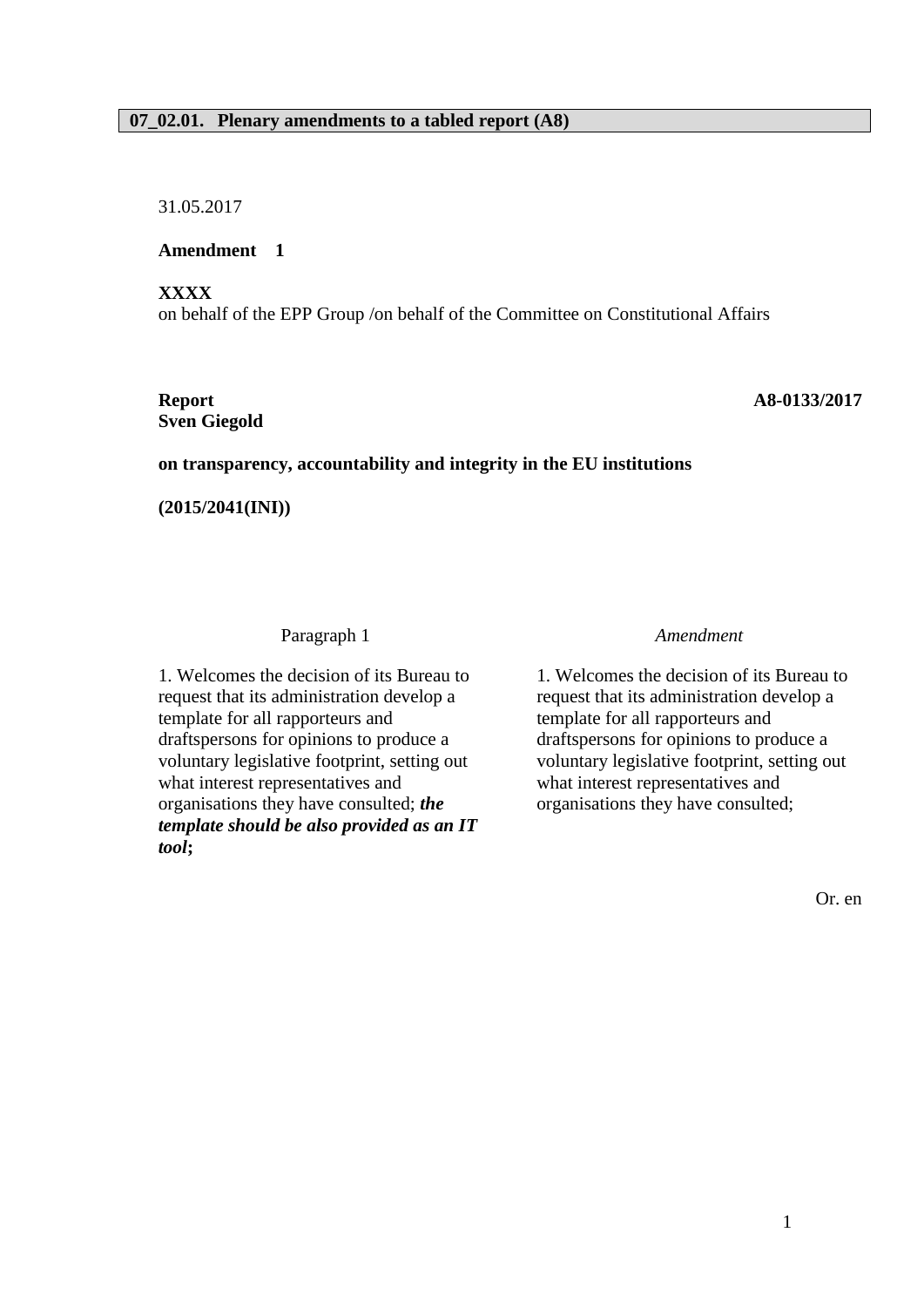## **Amendment 2**

# **XXXX**

on behalf of the EPP Group /on behalf of the Committee on Constitutional Affairs

# **Sven Giegold**

#### **Report A8-0133/2017**

## **on transparency, accountability and integrity in the EU institutions**

**(2015/2041(INI))**

#### Paragraph 2 *Amendment*

2. Recalls its revision of the Rules of Procedure of 13 December 2016, according to which Members should adopt the systematic practice of only meeting interest representatives that have registered in the Transparency Register, and calls for meetings between interest representatives and Secretary-Generals, Director-Generals *and Secretary-Generals of political groups* to be included; *asks Members and their staff to check whether the interest representatives they intend to meet are registered and, if not, ask them to do so as soon as possible prior to the meeting*; urges the Council to introduce a similar provision which includes permanent representations; deems it necessary to oblige registrants in the Transparency Register to produce documents to demonstrate that the information submitted is accurate;

2. Recalls its revision of the Rules of Procedure of 13 December 2016, according to which Members should adopt the systematic practice of only meeting interest representatives that have registered in the Transparency Register, *although an exemption should be formulated for groups or individuals who have no formal representation or funding, who address purely non-commercial issues and who's voices would otherwise not be heard, for example groups of parents of children with specific or rare diseases;* and calls for meetings between interest representatives and Secretary-Generals *and* Director-Generals to be included; urges the Council to introduce a similar provision which includes permanent representations; deems it necessary to oblige registrants in the Transparency Register to produce documents to demonstrate that the information submitted is accurate;

Or. en

31.05.2017

**Amendment 3**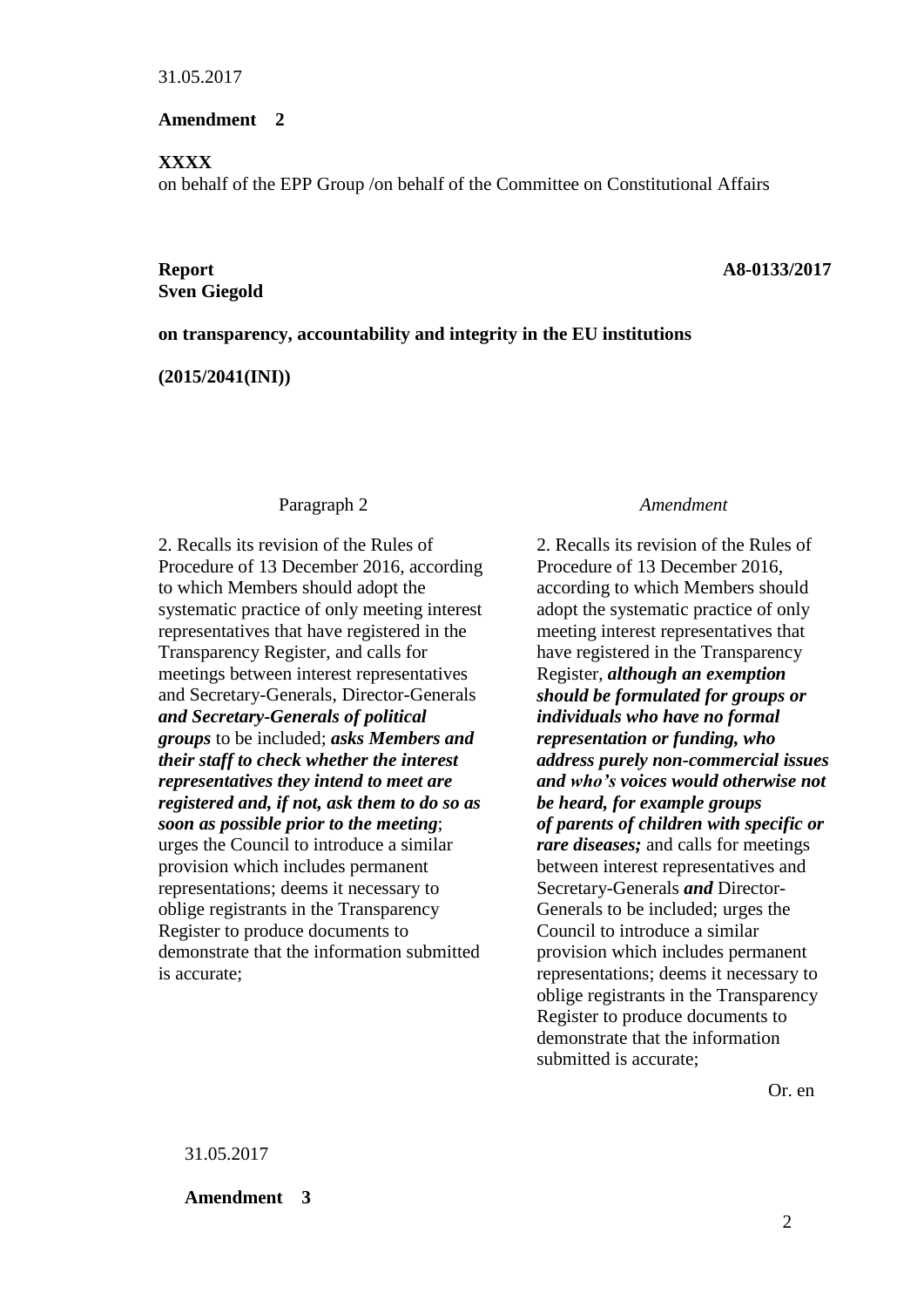# **XXXX**

on behalf of the EPP Group /on behalf of the Committee on Constitutional Affairs

# **Sven Giegold**

## **Report A8-0133/2017**

**on transparency, accountability and integrity in the EU institutions**

**(2015/2041(INI))**

Paragraph 4 *Amendment*

4. *Deleted*

4. *Calls on its Bureau to create the necessary means to enable Members to publish on their Parliament online profiles their meetings with interest representatives if they wish to do so;*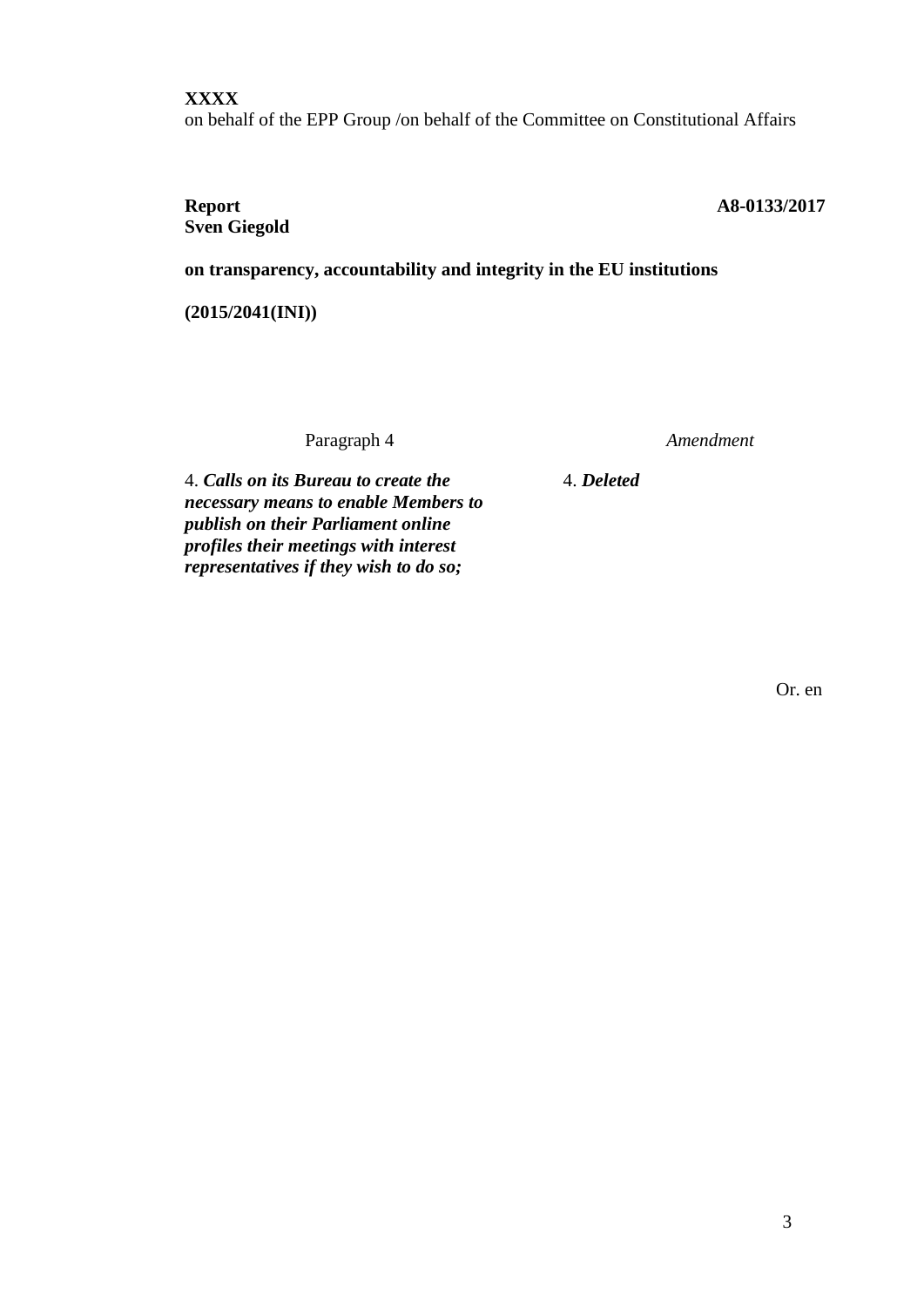#### **Amendment 4**

**XXXX**

on behalf of the EPP Group /on behalf of the Committee on Constitutional Affairs

**Sven Giegold**

#### **Report A8-0133/2017**

# **on transparency, accountability and integrity in the EU institutions**

**(2015/2041(INI))**

Paragraph 6 *Amendment*

6. Urges the Commission to publish meetings of all relevant Commission staff *involved in the EU's policy-making process* with external organisations, while taking account of necessary data protection rules; *for other staff present at these meetings, reference to the unit or service should be published;*

6. Urges the Commission to publish meetings of all relevant Commission staff *from Head of unit level and above* with external organisations, while taking account of necessary data protection rules;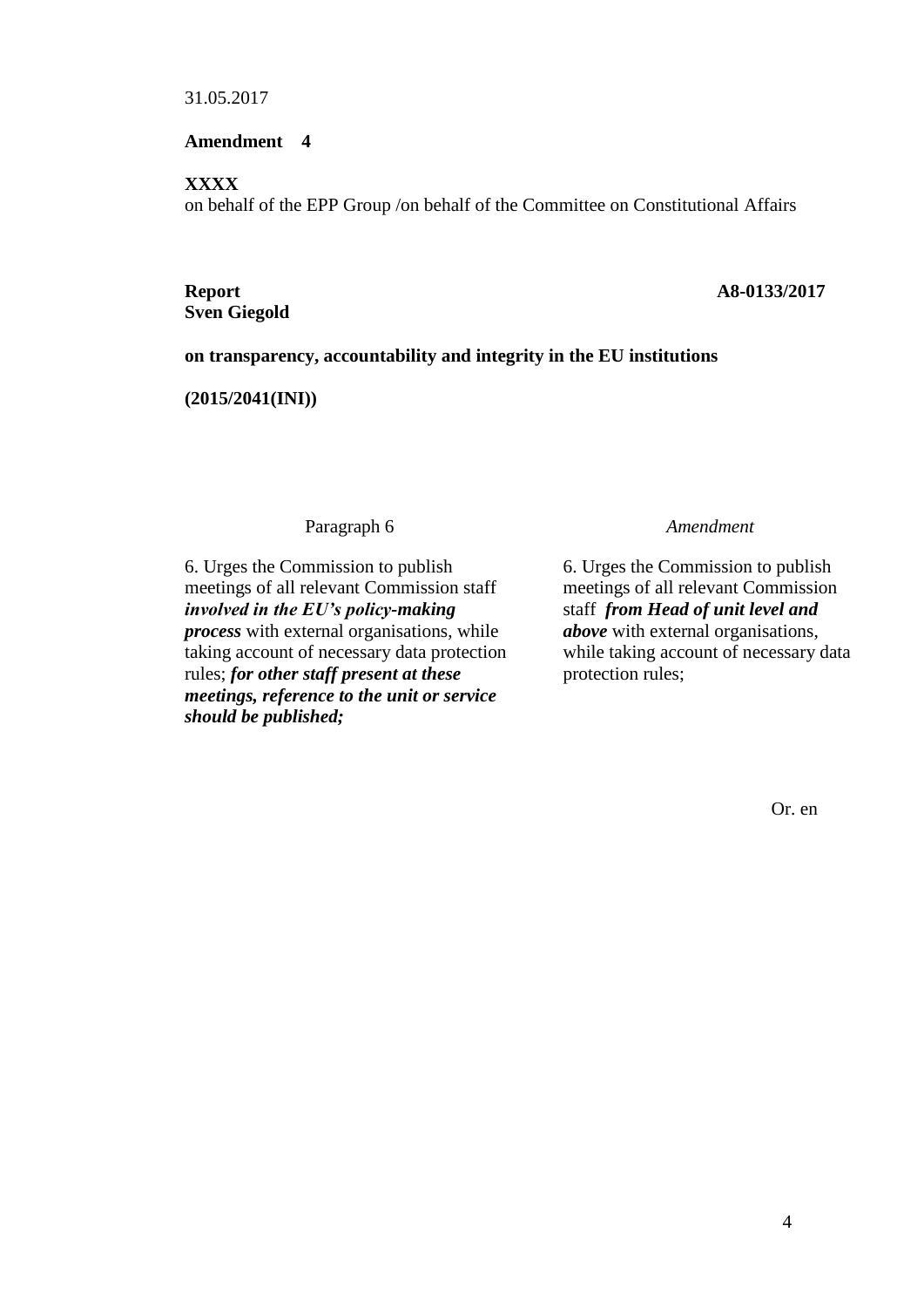#### **Amendment 5**

**XXXX**

on behalf of the EPP Group /on behalf of the Committee on Constitutional Affairs

**Sven Giegold**

#### **Report A8-0133/2017**

# **on transparency, accountability and integrity in the EU institutions**

**(2015/2041(INI))**

## Paragraph 7 *Amendment*

7. Supports the Commission's call for the EU institutions and their staff, and its agencies, to refrain from inviting unregistered interest representatives as speakers, from giving their events patronage or hosting such events on EU premises and from allowing them to participate in Commission advisory bodies;

7. Supports the Commission's call for the EU institutions and their staff, and its agencies, to refrain from inviting unregistered interest representatives *falling under the scope of the Transparency Register*, as speakers*,* from giving their events patronage or hosting such events on EU premises and from allowing them to participate in Commission advisory bodies;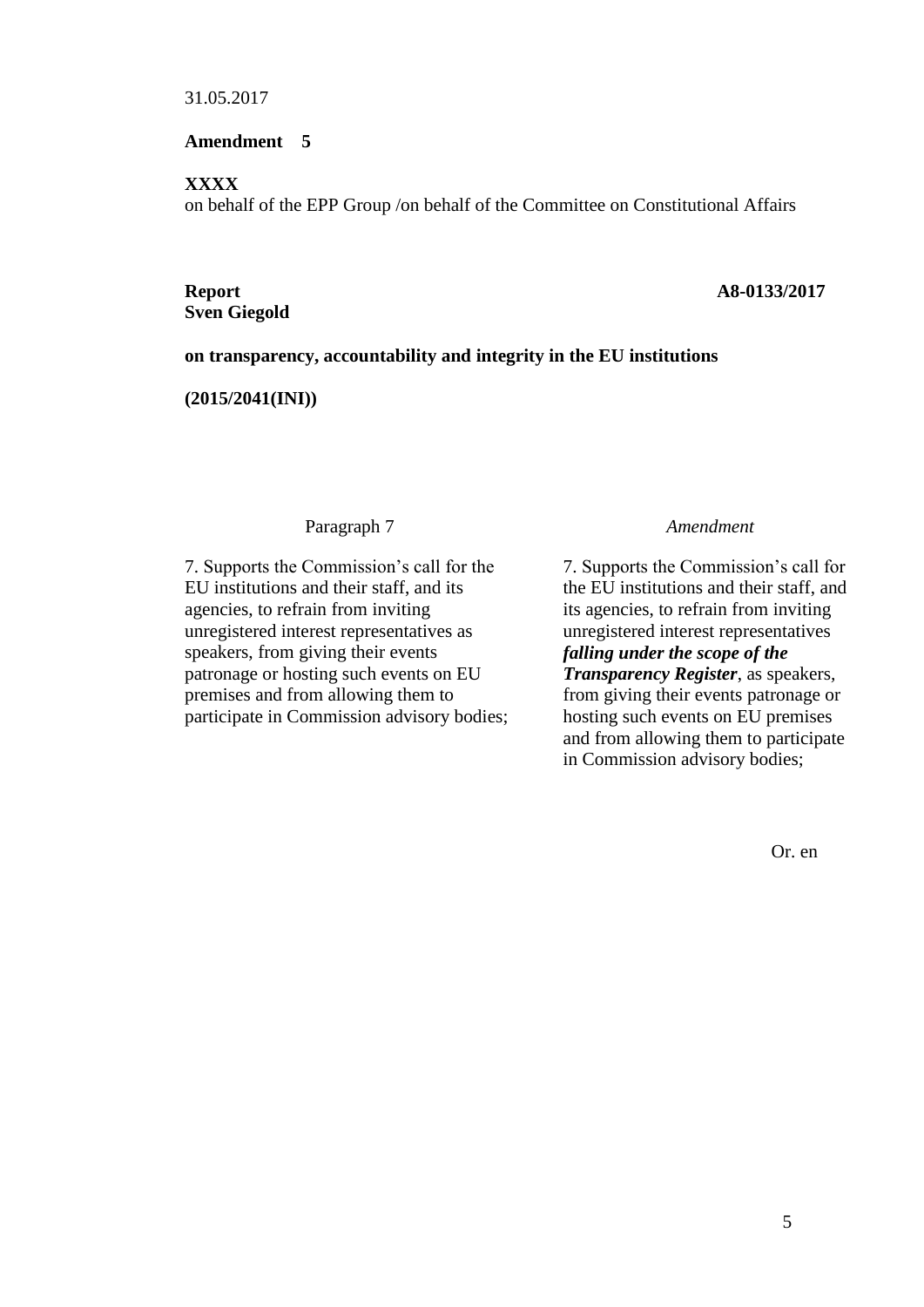# **Amendment 6**

# **XXXX**

on behalf of the EPP Group /on behalf of the Committee on Constitutional Affairs

**Sven Giegold**

# **Report A8-0133/2017**

# **on transparency, accountability and integrity in the EU institutions**

# **(2015/2041(INI))**

# Paragraph 7 *Amendment*

8. Calls on the Commission to make all information on interest representation towards the EU institutions, declarations of interest, confirmed conflicts of interest and expert groups easily accessible to the public *through an online one-stop shop*;

8. Calls on the Commission to make all information on interest representation towards the EU institutions, declarations of interest, confirmed conflicts of interest and expert groups easily accessible to the public;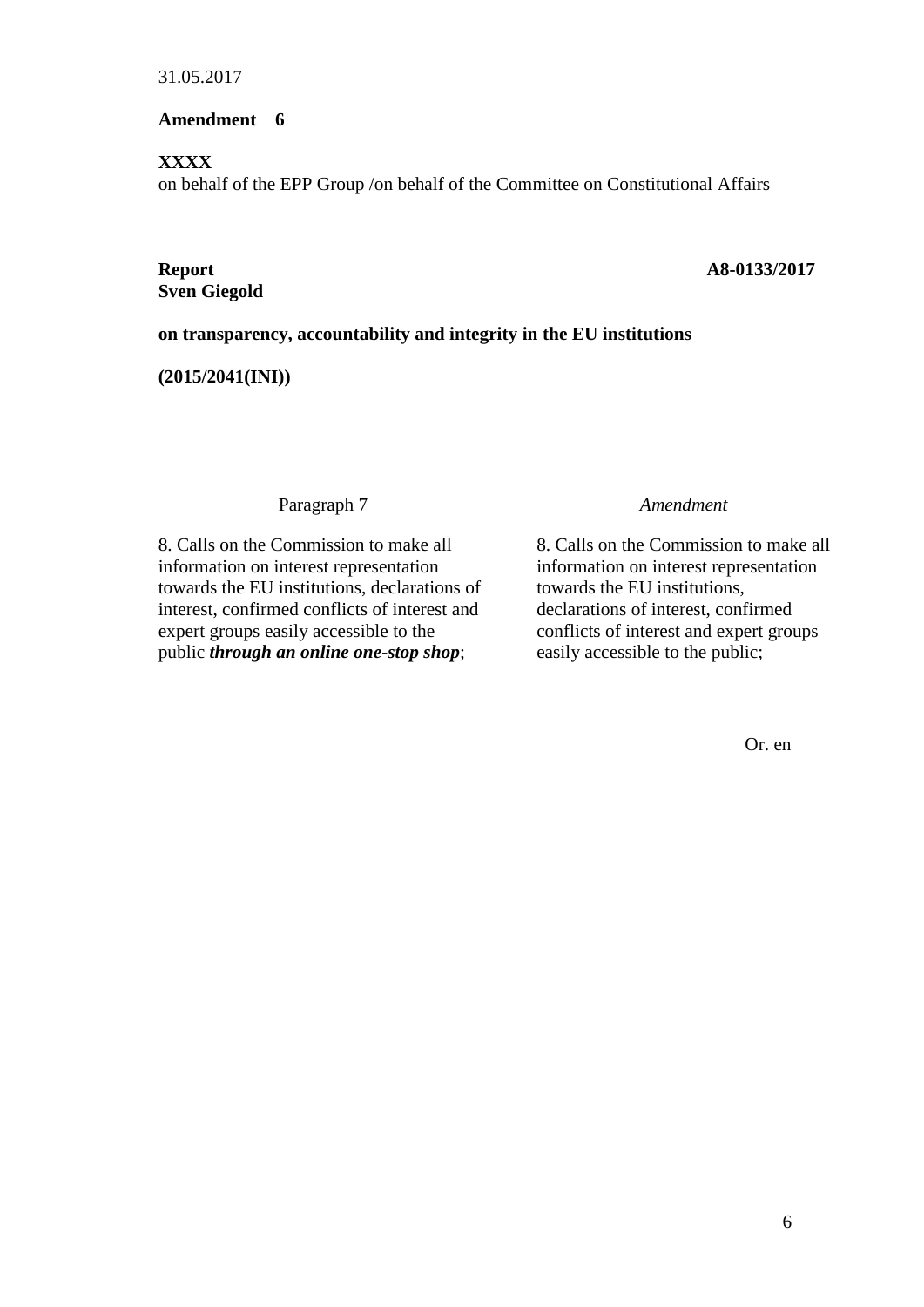## **Amendment 7**

## **XXXX**

on behalf of the EPP Group /on behalf of the Committee on Constitutional Affairs

# **Sven Giegold**

# **Report A8-0133/2017**

## **on transparency, accountability and integrity in the EU institutions**

**(2015/2041(INI))**

#### Paragraph 17 *Amendment*

17. Insists that registered entities, including law firms and consultancies, should declare in the Transparency Register all clients on whose behalf they perform interest representation activities that fall within the remit of the Transparency Register; welcomes the decisions taken by various bars and law societies in recognising the differences between court-related activities of lawyers and other activities falling within the scope of the Transparency Register; moreover, invites the Council of Bars and Law Societies of Europe to encourage its members to adopt similar measures, while acknowledging that certain individuals may be hindered by national legislation in some Member States from meeting the requirements of the Transparency Register;

17. Insists that registered entities, including law firms and consultancies, should declare in the Transparency Register all clients on whose behalf they perform interest representation activities that fall within the remit of the Transparency Register; *recalling that this declaration may be hindered by national legislation in some Member States*; welcomes the decisions taken by various bars and law societies in recognising the differences between court-related activities of lawyers and other activities falling within the scope of the Transparency Register; moreover, invites the Council of Bars and Law Societies of Europe to encourage its members to adopt similar measures, while acknowledging that certain individuals may be hindered by national legislation in some Member States from meeting the requirements of the Transparency Register;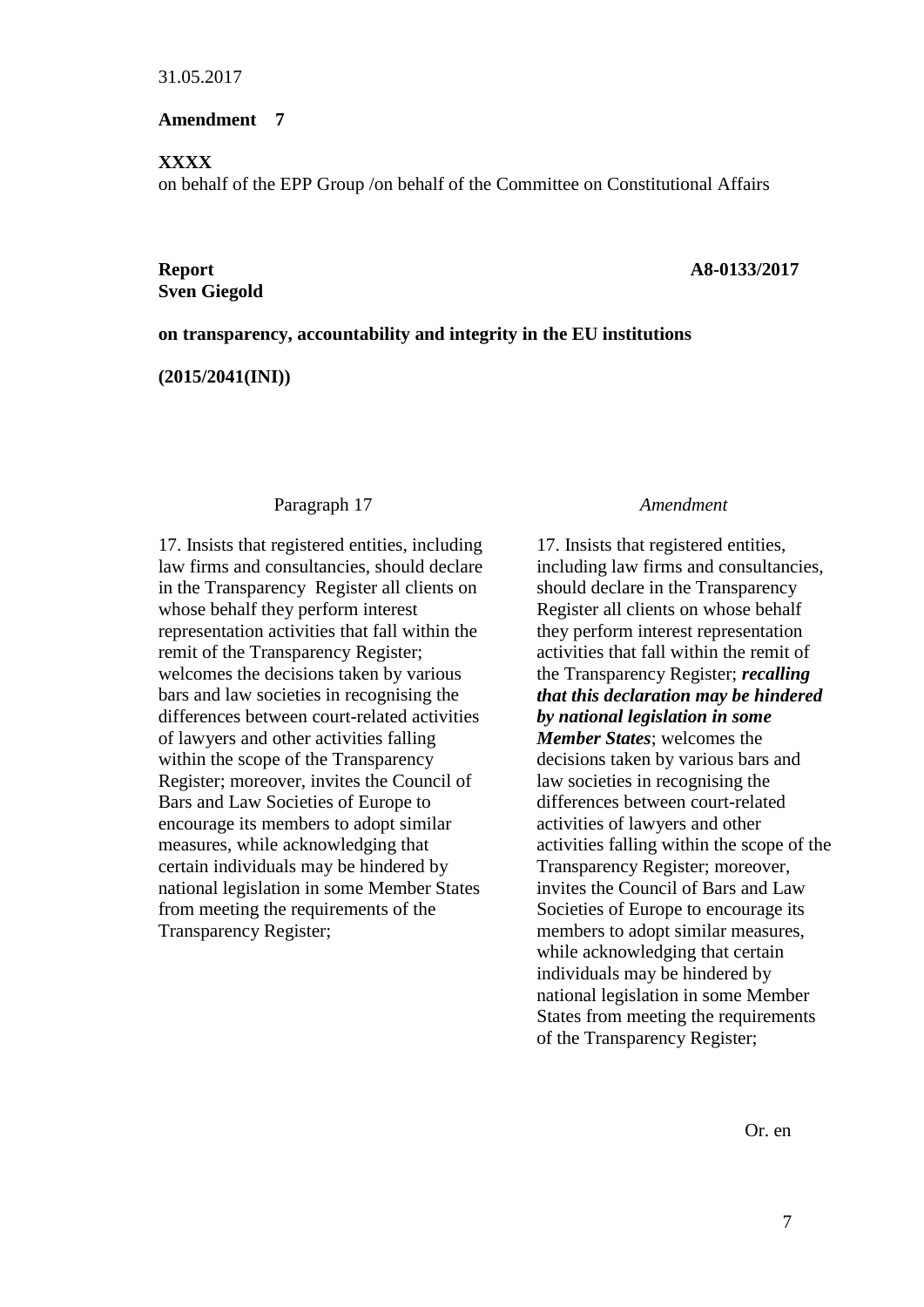## **Amendment 8**

## **XXXX**

on behalf of the EPP Group /on behalf of the Committee on Constitutional Affairs

# **Sven Giegold**

## **Report A8-0133/2017**

## **on transparency, accountability and integrity in the EU institutions**

**(2015/2041(INI))**

#### Paragraph 18 *Amendment*

18. Notes that, in some Member States, statutory provisions exist on the rules governing the exercise of professions, which in particular objectively prevent law firms from registering themselves in the Transparency Register and in the process revealing the information about their clients which the register requires; *also perceives, however, a substantial risk in that such statutory provisions may also be abused to avoid publishing information required for proper entry in the register;* welcomes, in this connection, the perceptible readiness of lawyers' professional organisations to work in partnership to ensure that, in the interests of their profession, such withholding of information is confined exclusively to what the law objectively permits; calls on the Commission and the President of the European Parliament to secure a practical outcome from this readiness and to enshrine a result in the modified agreement as soon as possible;

18. Notes that, in some Member States, statutory provisions exist on the rules governing the exercise of professions, which in particular objectively prevent law firms from registering themselves in the Transparency Register and in the process revealing the information about their clients which the register requires; welcomes, in this connection, the perceptible readiness of lawyers' professional organisations to work in partnership to ensure that, in the interests of their profession, such withholding of information is confined exclusively to what the law objectively permits; calls on the Commission and the President of the European Parliament to secure a practical outcome from this readiness and to enshrine a result in the modified agreement as soon as possible;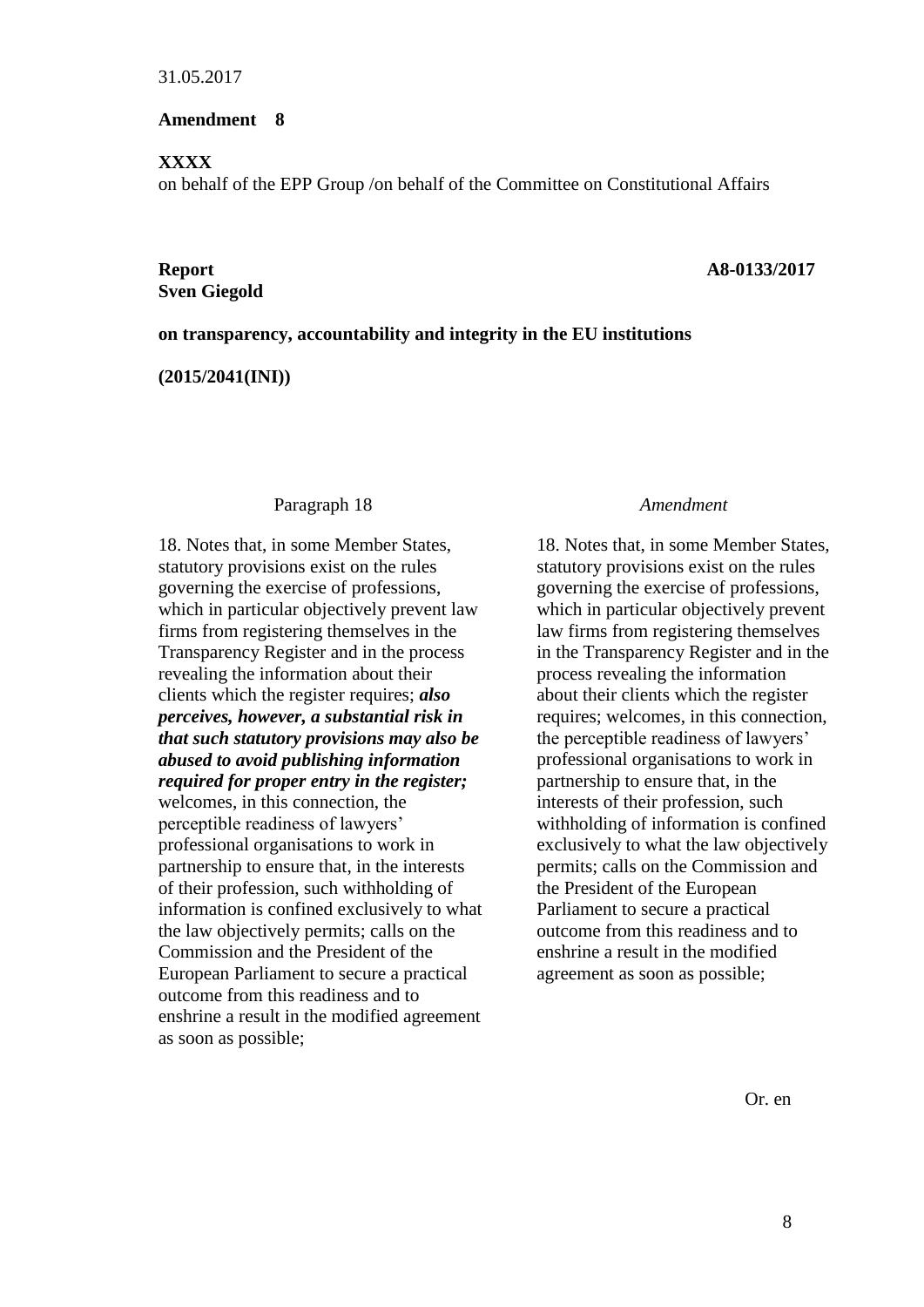## **Amendment 9**

## **XXXX**

on behalf of the EPP Group /on behalf of the Committee on Constitutional Affairs

# **Report**

#### **Sven Giegold A8-0133/2017**

## **on transparency, accountability and integrity in the EU institutions**

**(2015/2041(INI))**

#### Paragraph 19 *Amendment*

19. Asks the Bureau, in accordance with Article 15 of the TFEU and Article 11 of the TEU, to require registration prior to access to Parliament's premises for nonregistered organisations *or individuals* that undertake activities falling within the remit of the Transparency Register; considers that visitor groups should be exempted from this; emphasises that Parliament, as the chamber representing European citizens, should retain an open-door policy towards citizens and that no unnecessary obstacles should be created which could discourage citizens from visiting its premises;

19. Asks the Bureau, in accordance with Article 15 of the TFEU and Article 11 of the TEU, to require registration prior to access to Parliament's premises for nonregistered organisations that undertake activities falling within the remit of the Transparency Register; considers that visitor groups should be exempted from this; emphasises that Parliament, as the chamber representing European citizens, should retain an open-door policy towards citizens and that no unnecessary obstacles should be created which could discourage citizens from visiting its premises;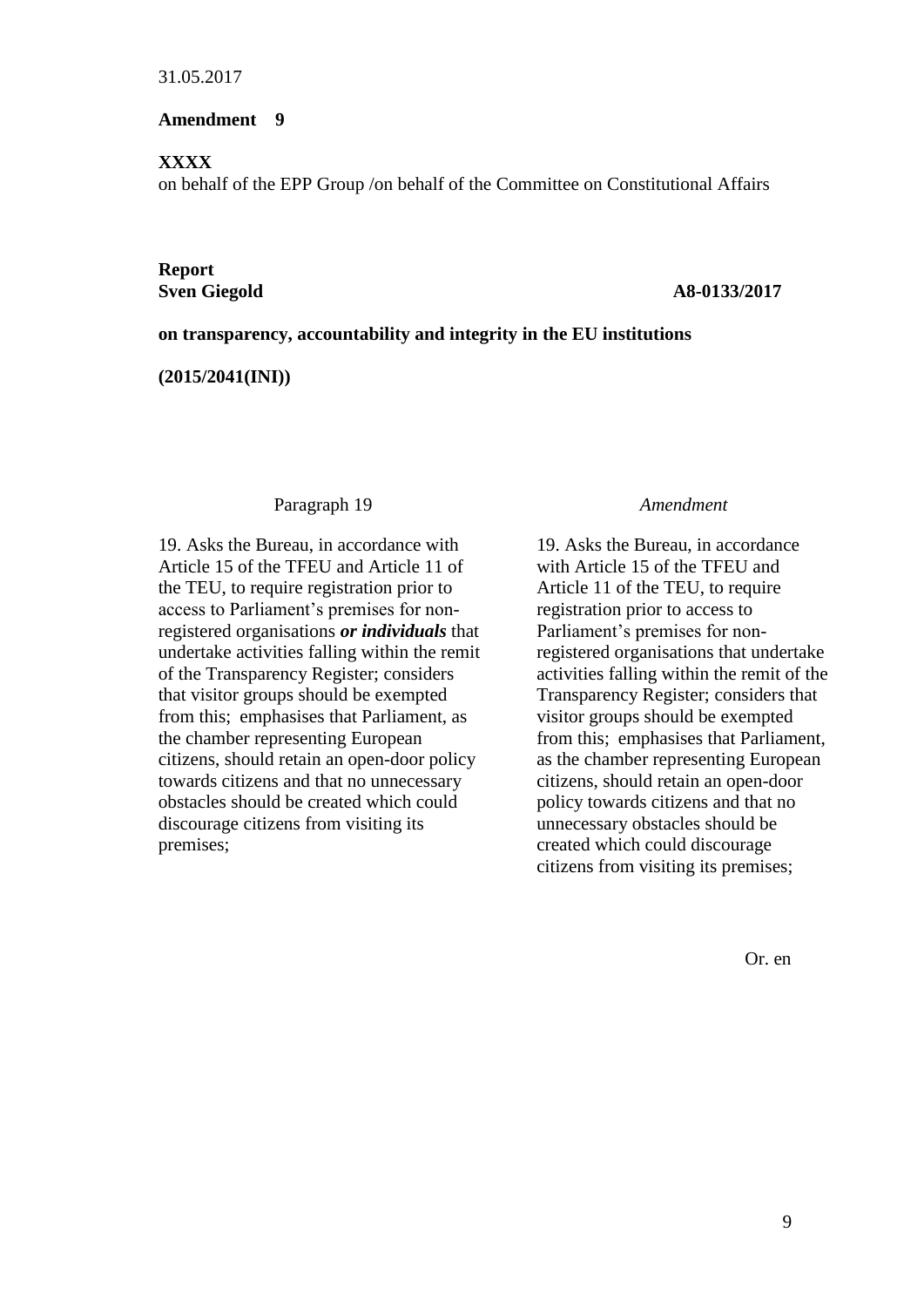# **Amendment 10**

## **XXXX**

on behalf of the EPP Group /on behalf of the Committee on Constitutional Affairs

# **Report**

## **Sven Giegold A8-0133/2017**

# **on transparency, accountability and integrity in the EU institutions**

# **(2015/2041(INI))**

# Paragraph 21 *Amendment*

21. Asks its Bureau and its Secretary-General *not* to ease the reactivation process necessary for lobby badges by setting up a designated reactivation facility with a view to avoiding excessive waiting times to gain entry to premises; *calls for the removal of the restriction of not more than four pass holders being able to access Parliament's premises at the same time;*

21. Asks its Bureau and its Secretary-General to ease the reactivation process necessary for lobby badges by setting up a designated reactivation facility with a view to avoiding excessive waiting times to gain entry to premises;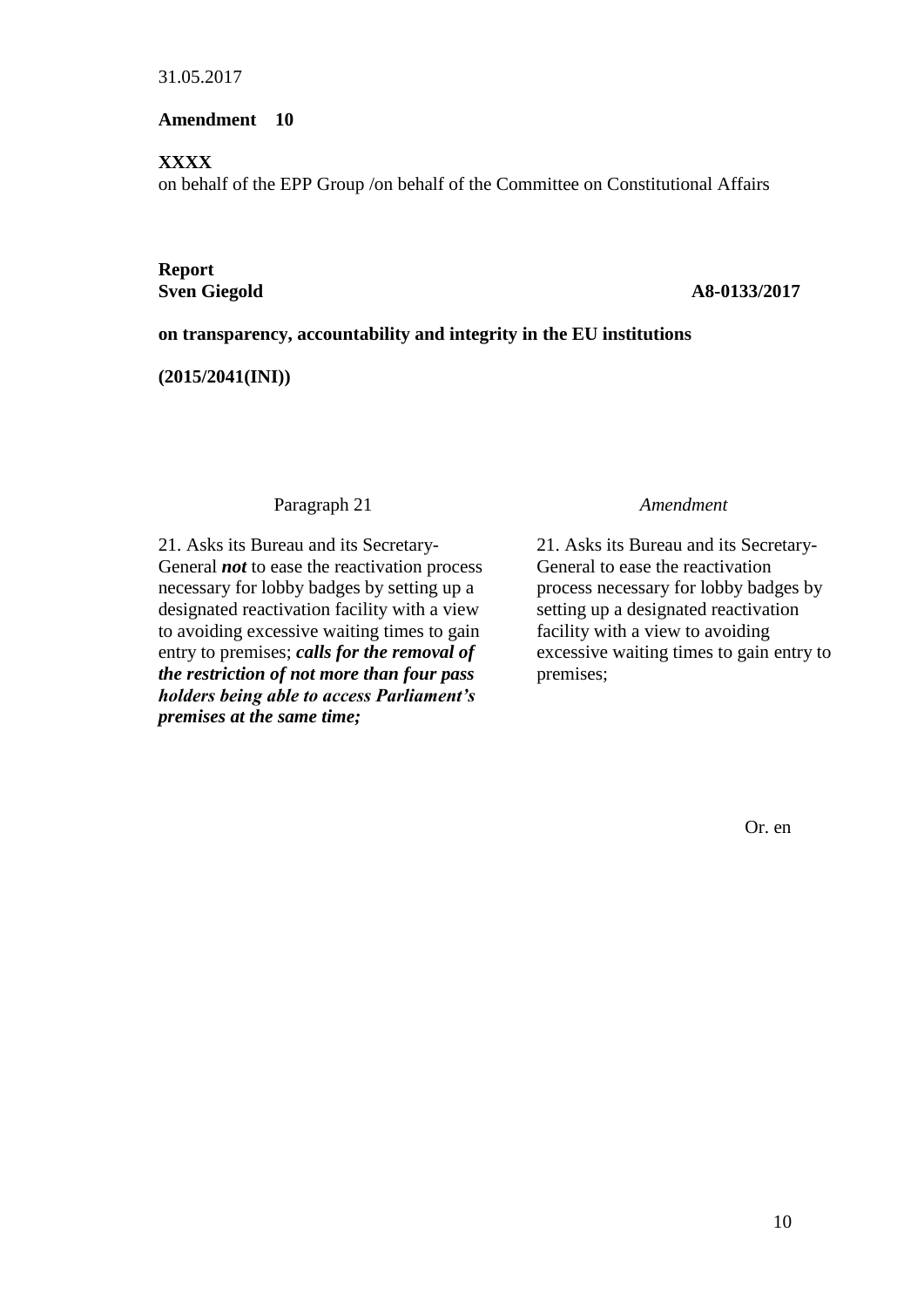# **Amendment 11**

## **XXXX**

on behalf of the EPP Group /on behalf of the Committee on Constitutional Affairs

# **Report**

# **Sven Giegold A8-0133/2017**

# **on transparency, accountability and integrity in the EU institutions**

# **(2015/2041(INI))**

# Paragraph 23 *Amendment*

23. Believes it to be necessary, as a matter of urgency, to introduce a proper monitoring system for submissions in order to ensure that the information that registrants provide is meaningful, accurate, up-to-date and comprehensive; calls in this regard for a *substantial* increase in the resources of the Transparency Unit within the European Parliament and the Joint Transparency Register Secretariat;

23. Believes it to be necessary, as a matter of urgency, to introduce a proper monitoring system for submissions in order to ensure that the information that registrants provide is meaningful, accurate, up-to-date and comprehensive; calls in this regard for a *proportional* increase in the resources of the Transparency Unit within the European Parliament and the Joint Transparency Register Secretariat;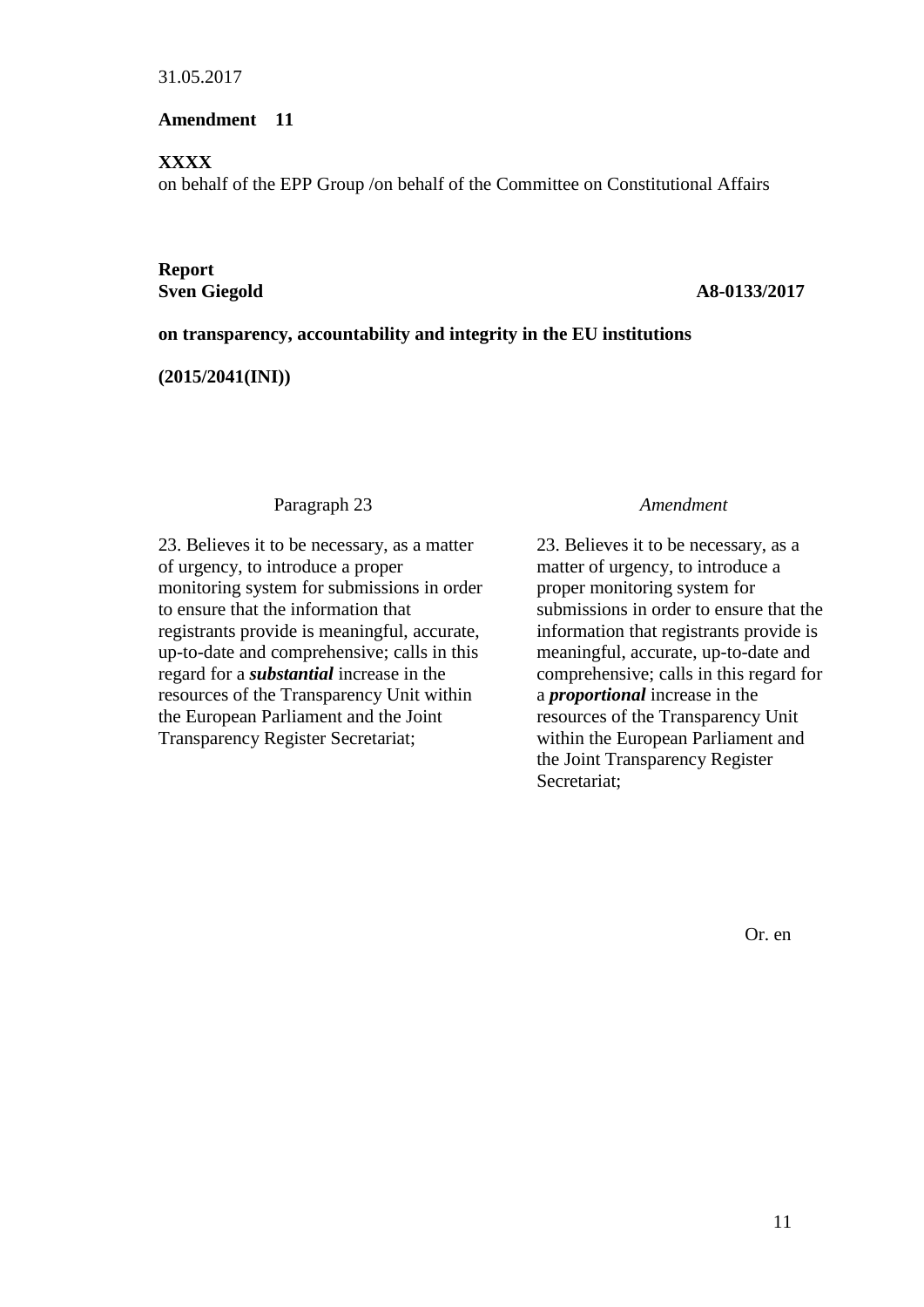# **Amendment 12**

# **XXXX**

on behalf of the EPP Group /on behalf of the Committee on Constitutional Affairs

# **Report**

# **Sven Giegold A8-0133/2017**

# **on transparency, accountability and integrity in the EU institutions**

# **(2015/2041(INI))**

# Paragraph 27 *Amendment*

27. Believes that all EU officials, including temporary agents, accredited parliamentary assistants, contract agents and national experts, *must undergo* training on how to deal with interest representatives and conflicts of interest, *inter alia by including integrity and transparency as an obligatory item to be discussed during recruitment procedures and performance reviews;*

27. Believes that all EU officials, including temporary agents, accredited parliamentary assistants, contract agents and national experts, *should be encouraged to attend* training on how to deal with interest representatives and conflicts of interest,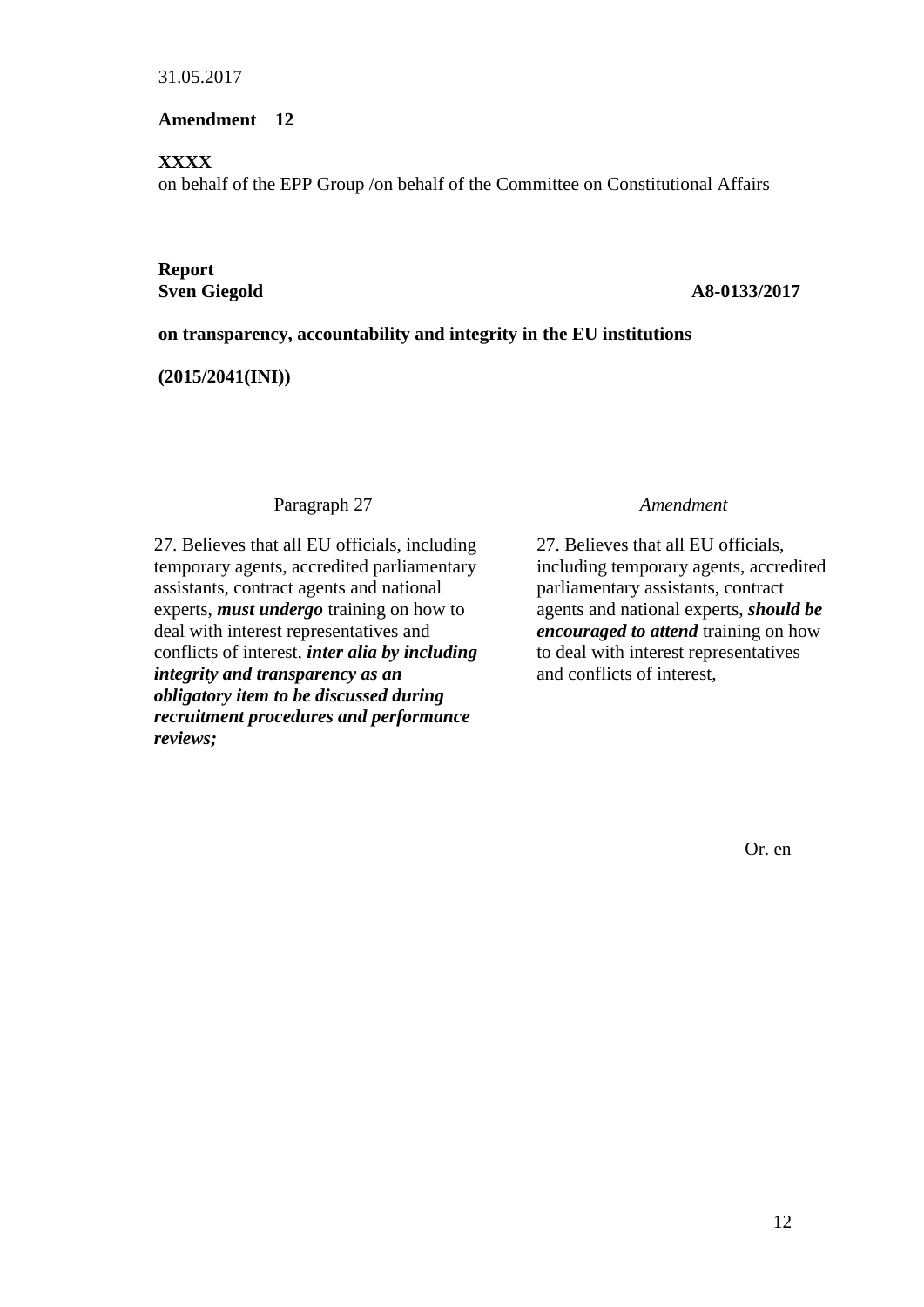# **Amendment 13 XXXX** on behalf of the EPP Group /on behalf of the Committee on Constitutional Affairs

**Report**

# **Sven Giegold A8-0133/2017**

# **on transparency, accountability and integrity in the EU institutions**

**(2015/2041(INI))**

Paragraph 30 *Amendment*

30. *Calls for strengthening the restrictions on former Commissioners by extending the 'cooling-off period' to three years and making it binding for at least all activities falling within the remit of the Transparency Register;*

30. *Welcomes the proposals made by the President of the Commission to amend the Code of Conduct for Commissioners and increase the cooling-off period;*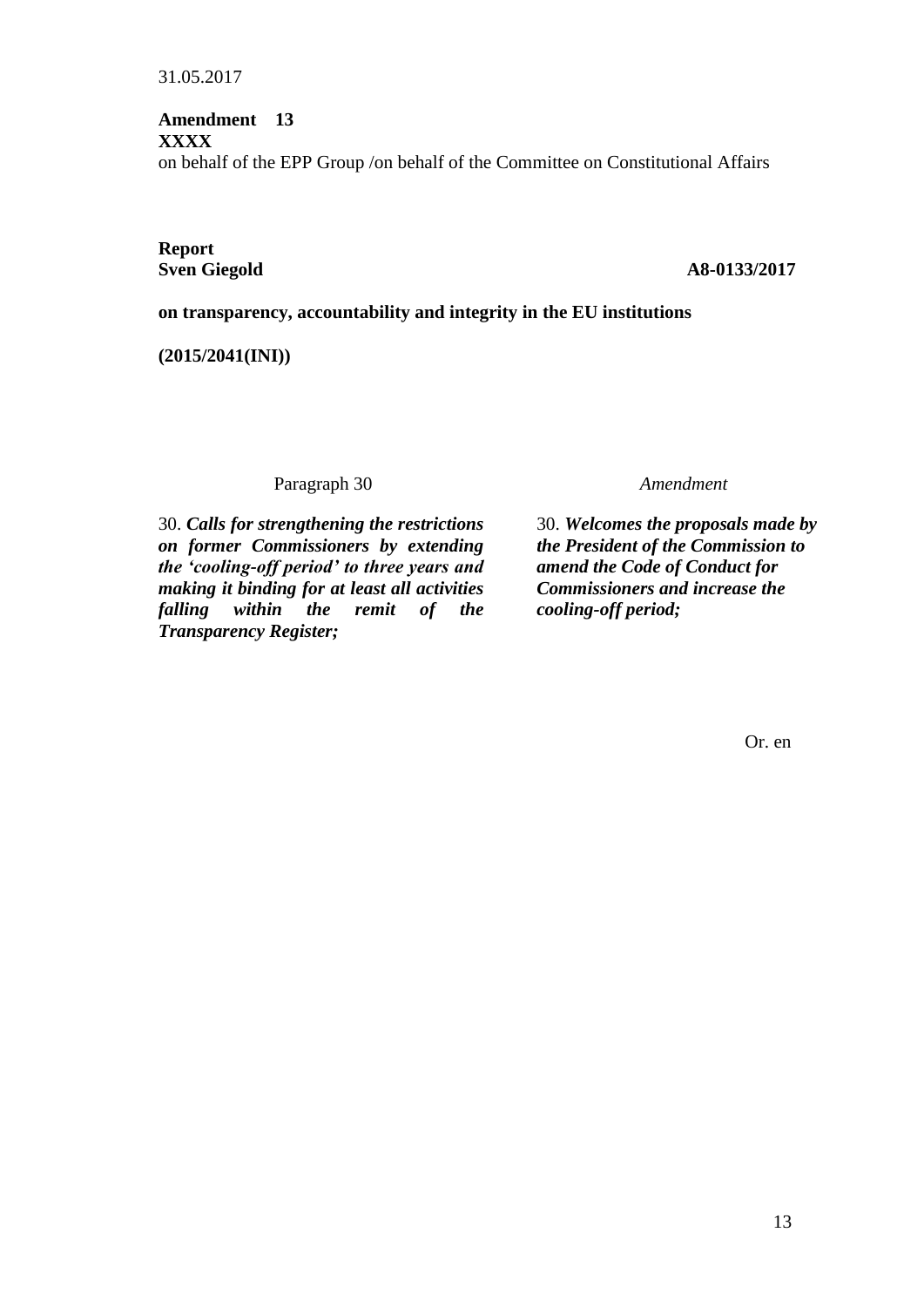**Amendment 14**

**XXXX**

on behalf of the EPP Group /on behalf of the Committee on Constitutional Affairs

**Report**

**Sven Giegold A8-0133/2017** 

**on transparency, accountability and integrity in the EU institutions**

**(2015/2041(INI))**

Paragraph 31 *Amendment*

31. *Believes that decisions on senior officials' and former Commissioners' new roles must be taken by an authority appointed as independently as possible of those affected by its decisions;*

31. *Deleted*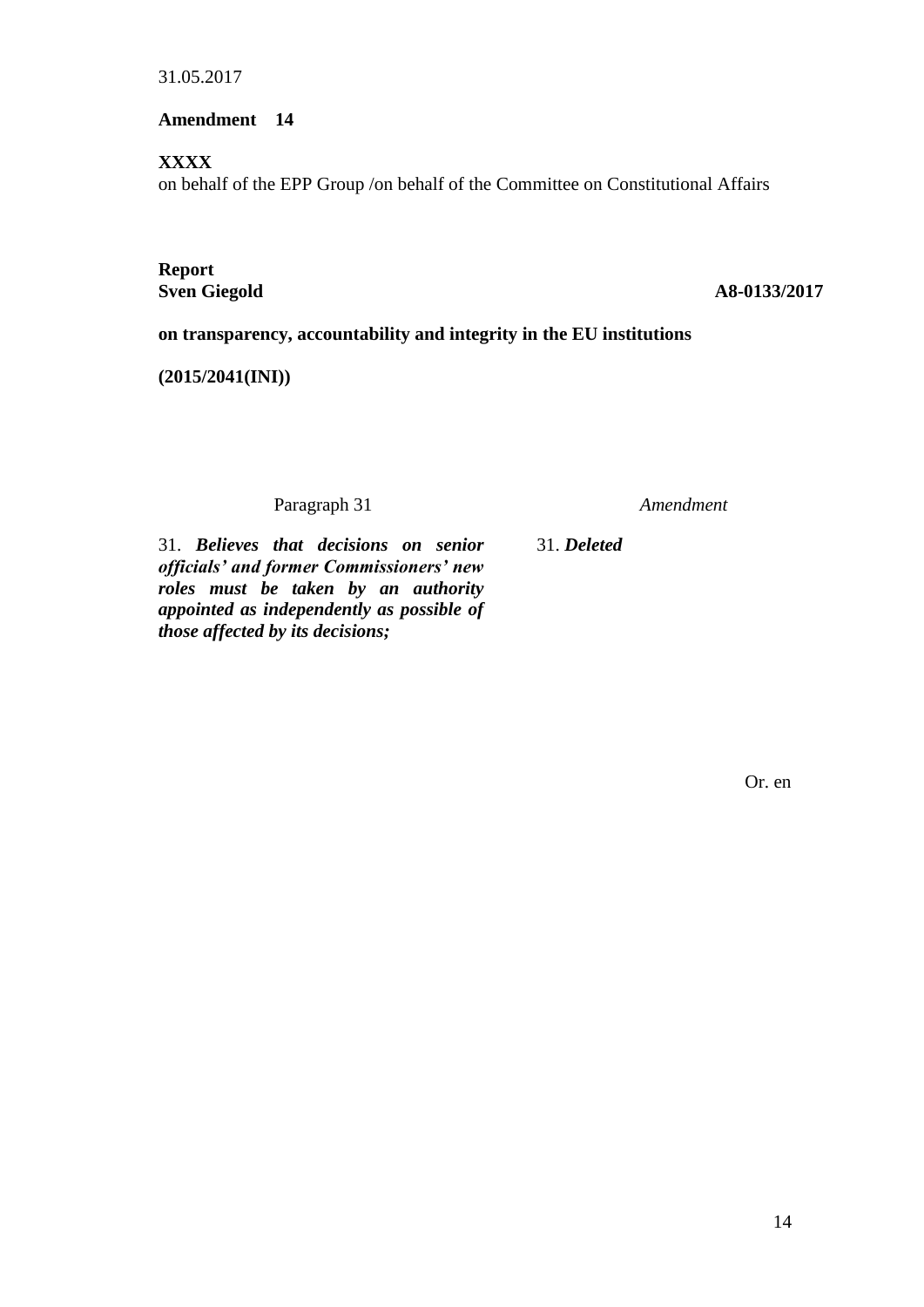**Amendment 15**

**XXXX**

on behalf of the EPP Group /on behalf of the Committee on Constitutional Affairs

**Report**

**Sven Giegold A8-0133/2017** 

**on transparency, accountability and integrity in the EU institutions**

**(2015/2041(INI))**

Paragraph 32 *Amendment*

32. *Requests that all EU institutions should disclose, on an annual basis, in line with EU data protection rules, information about senior officials who have left the EU administration and the roles they have taken up;*

32. *Deleted*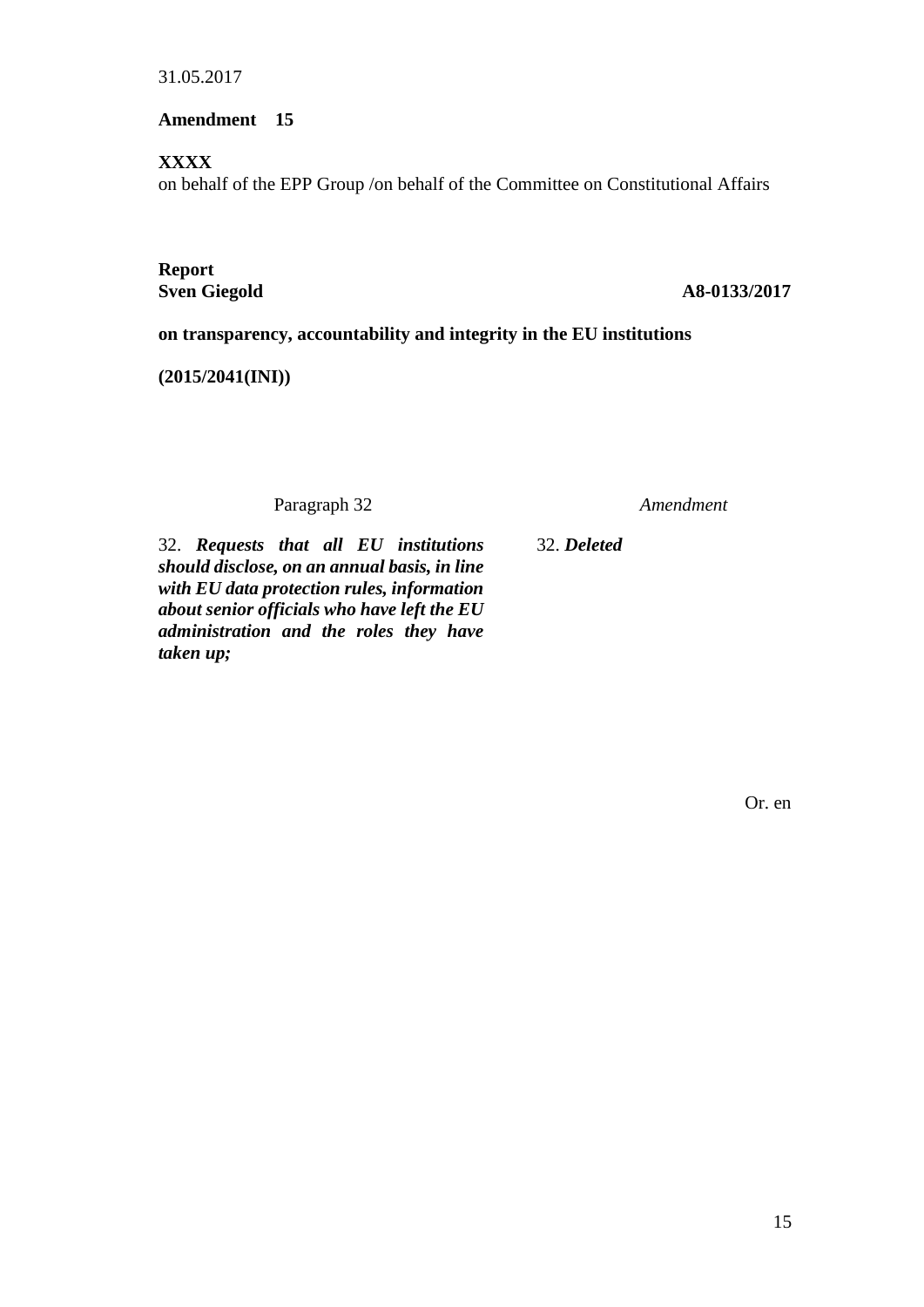**Amendment 16**

**XXXX**

on behalf of the EPP Group /on behalf of the Committee on Constitutional Affairs

**Report**

**Sven Giegold A8-0133/2017** 

**on transparency, accountability and integrity in the EU institutions**

**(2015/2041(INI))**

Paragraph 37 *Amendment*

37. *Deleted*

37. *Urges the Commission to make all minutes of expert group meetings available to the public on its website, including the diversity of opinions represented;*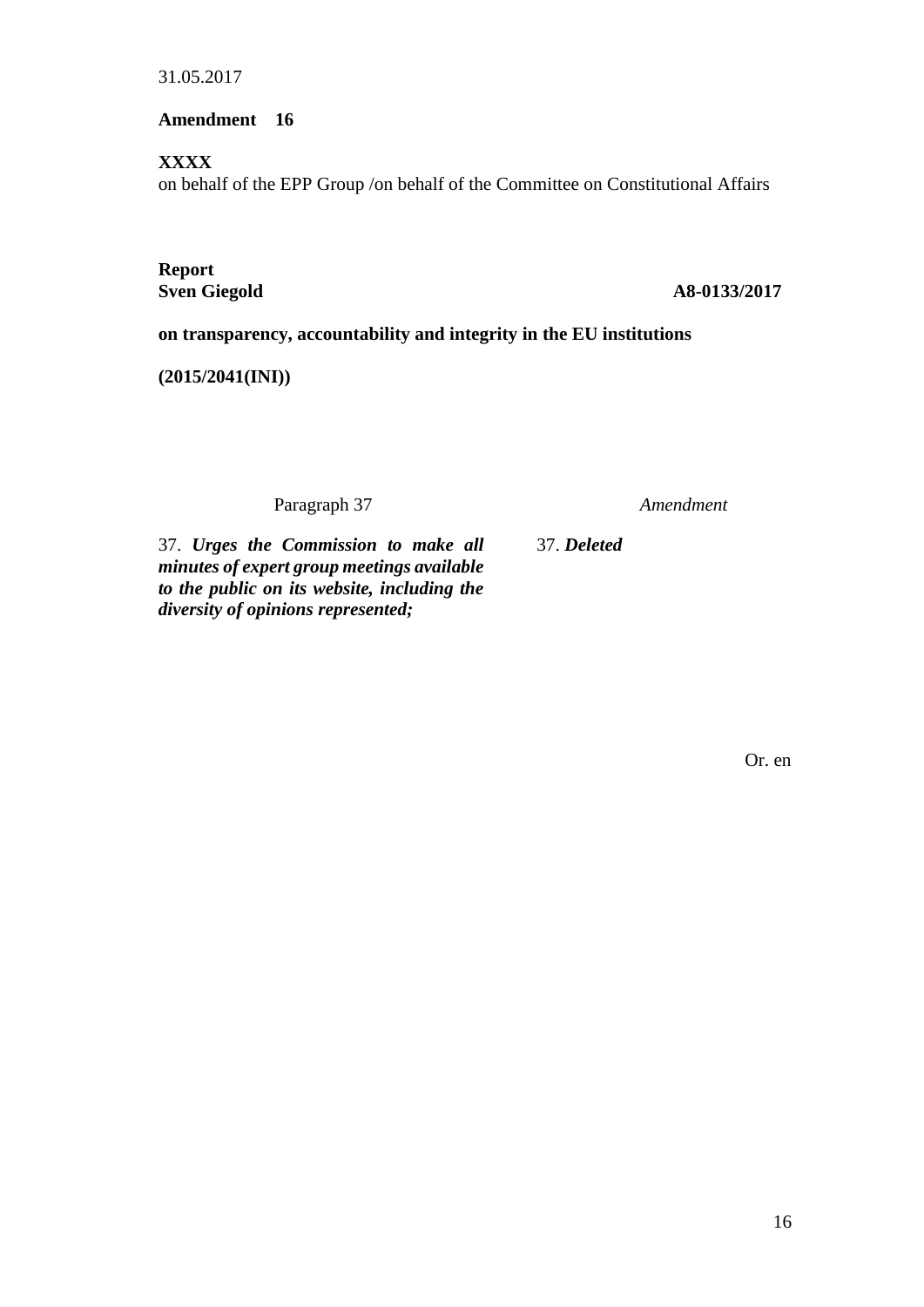# **Amendment 17**

## **XXXX**

on behalf of the EPP Group /on behalf of the Committee on Constitutional Affairs

# **Report**

## **Sven Giegold A8-0133/2017**

# **on transparency, accountability and integrity in the EU institutions**

**(2015/2041(INI))**

# Paragraph 39 *Amendment*

39. Believes that, under European electoral law, nominations of candidates within parties must be carried out democratically, in secret and with a proper say for Members, and that persons convicted by a final judgment of corruption against the EU's financial interests or within Member States should forfeit the right to stand for election for a period commensurate with the seriousness of the offence; notes that this disqualification procedure is already in place in some Member States; *considers that a new instrument, such as a directive, could establish common minimum standards for different practices and legal frameworks within the different Member States regarding disqualification on account of corruption;*

39. Believes that, under European electoral law, nominations of candidates within parties must be carried out democratically, in secret and with a proper say for Members, and that persons convicted by a final judgment of corruption against the EU's financial interests or within Member States should forfeit the right to stand for election for a period commensurate with the seriousness of the offence; notes that this disqualification procedure is already in place in some Member States;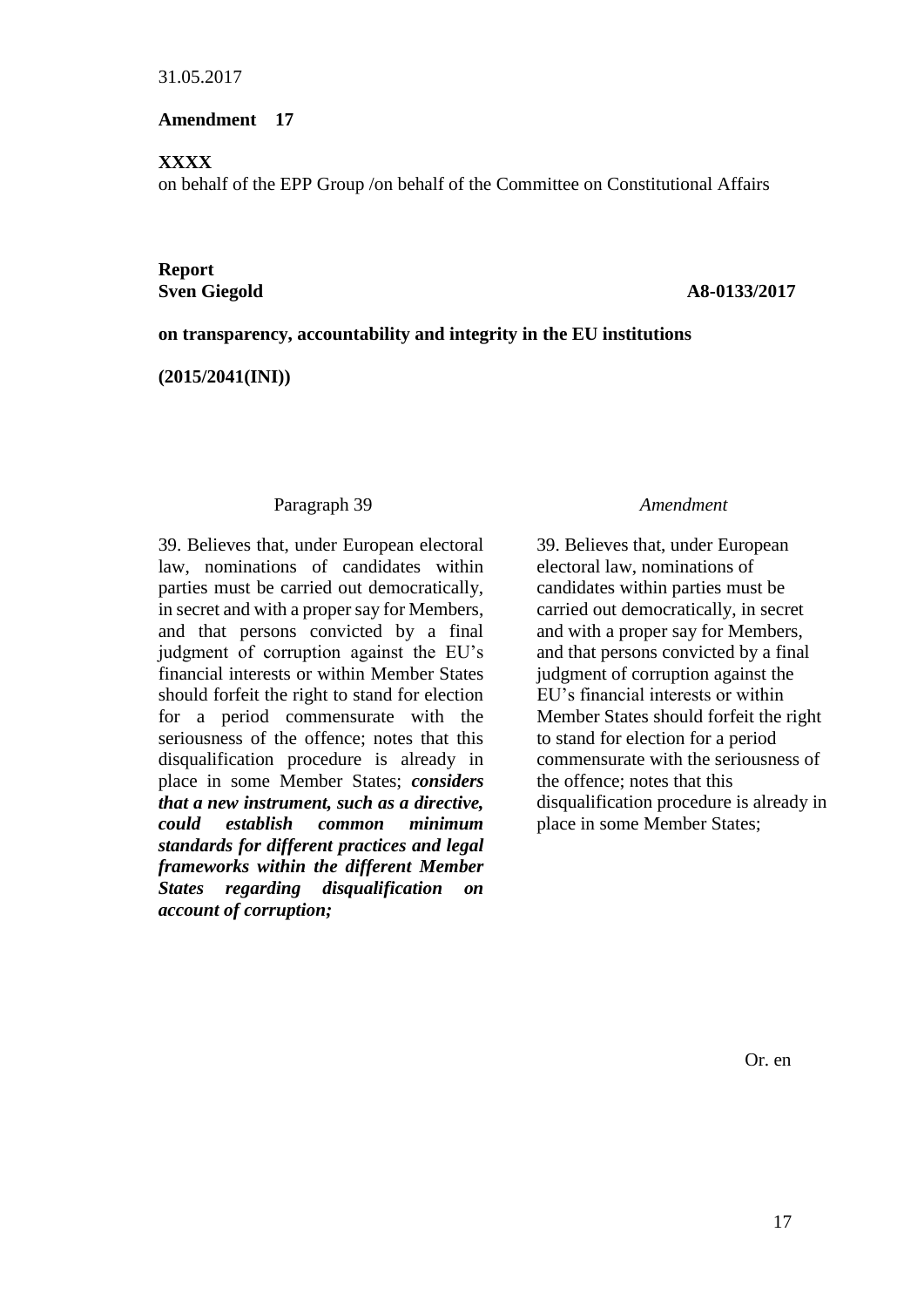# **Amendment 18**

# **XXXX**

on behalf of the EPP Group /on behalf of the Committee on Constitutional Affairs

# **Report**

# **Sven Giegold A8-0133/2017**

# **on transparency, accountability and integrity in the EU institutions**

**(2015/2041(INI))**

# *Realising the objective of full access to documents and transparency for the purposes of accountability in the legislative process*

# Paragraph 45 *Amendment*

45. Recalls its calls on the Commission and the Council in its resolution of 28 April 2016 on public access to documents for the years  $2014 - 2015$ <sup>1</sup>, in which it:

- called for the scope of Regulation (EC) No 1049/2001 to be broadened to include all the European institutions it currently does not cover, such as the European Council, the European Central Bank, the Court of Justice and all the EU bodies and agencies,
- called for full compliance with the obligation by the institutions, agencies and other bodies to keep complete registers of documents, as provided for in Articles 11 and 12 of Regulation (EC) No 1049/2001,
- considered that documents created in trilogues such as agendas, summaries of outcomes, minutes and general approaches in the Council are related to legislative

45. . Recalls its calls on the Commission and the Council in its resolution of 28 April 2016 on public access to documents for the years 2014-2015<sup>2</sup>, in which it:

- called for the scope of Regulation (EC) No 1049/2001 to be broadened to include all the European institutions it currently does not cover, such as the European Council, the European Central Bank, the Court of Justice and all the EU bodies and agencies,
- called for full compliance with the obligation by the institutions, agencies and other bodies to keep complete registers of documents, as provided for in Articles 11 and 12 of Regulation (EC) No 1049/2001,

– considered that documents

1

<sup>&</sup>lt;sup>1</sup> Texts adopted, P8\_TA $(2016)0202$ .

<sup>2</sup> Texts adopted, P8\_TA(2016)0202.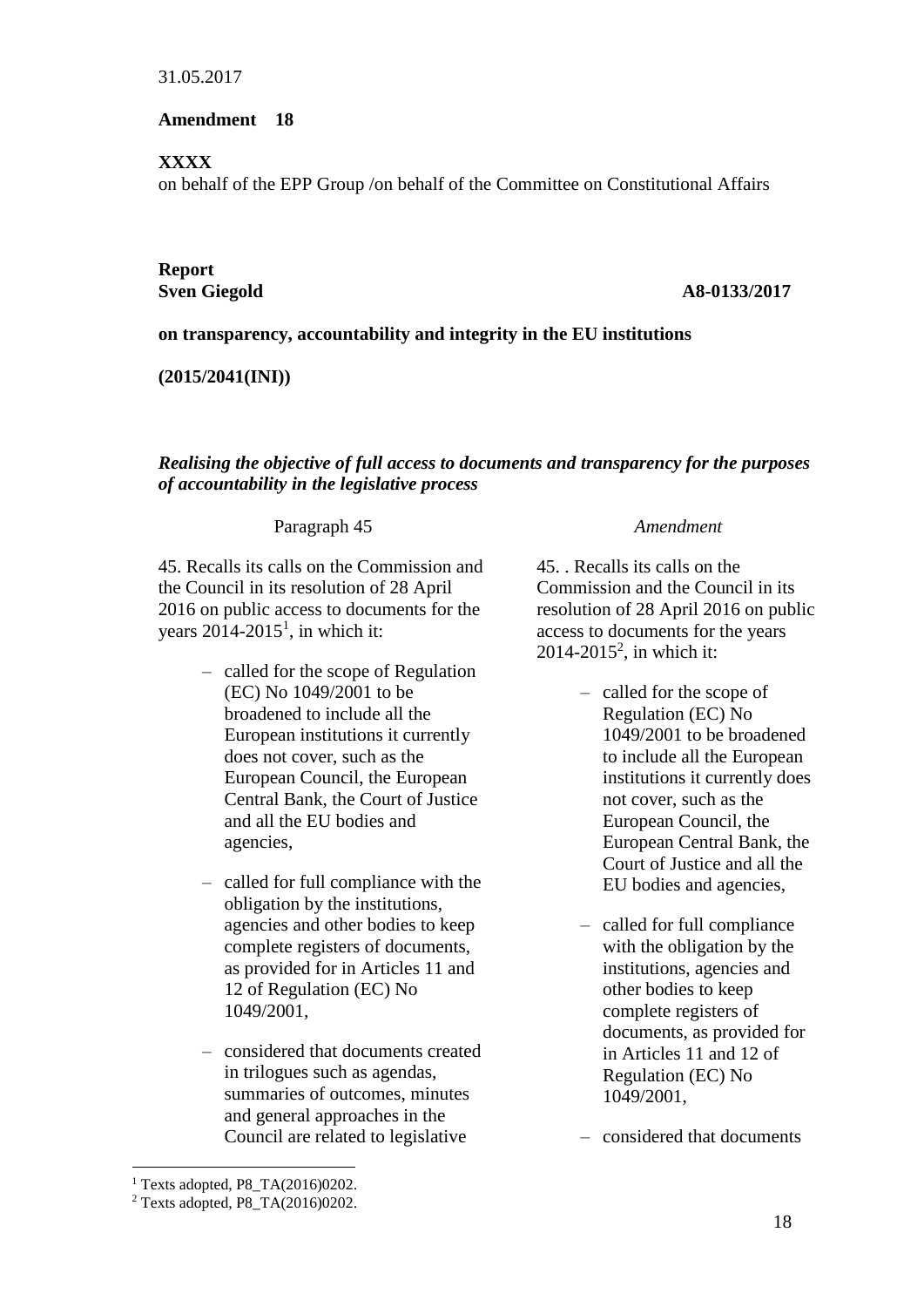procedures and should not, in principle, be treated differently from other legislative documents *and should be made directly accessible on Parliament's website,*

- called for a common interinstitutional register, including a dedicated joint database on the state of play of legislative files for which works are under way as agreed in the Interinstitutional Agreement on Better Law-Making,
- called on the Council to publish minutes of the meetings of Council working groups and other documents,
- called on the Commission to set up a register of all second-level legislation, in particular for delegated acts, and noted that work on its creation was under way as agreed in the Interinstitutional Agreement on Better Law-Making,
- *expressed its belief in the need to introduce an independent oversight authority for the classification and declassification of documents,*
- *– called for agendas and feedback notes of the meetings of Parliament's Committee Coordinators, Bureau and Conference of Presidents to be made available, and, in principle, for all documents referred to in those agendas to be made available too, by publishing them on Parliament's website*;

created in trilogues such as agendas, summaries of outcomes, minutes and general approaches in the Council are related to legislative procedures and should not, in principle, be treated differently from other legislative documents;

- called for a common interinstitutional register, including a dedicated joint database on the state of play of legislative files for which works are under way as agreed in the Interinstitutional Agreement on Better Law-Making,
- called on the Council to publish minutes of the meetings of Council working groups and other documents,
- called on the Commission to set up a register of all second-level legislation, in particular for delegated acts, and noted that work on its creation was under way as agreed in the Interinstitutional Agreement on Better Law-Making,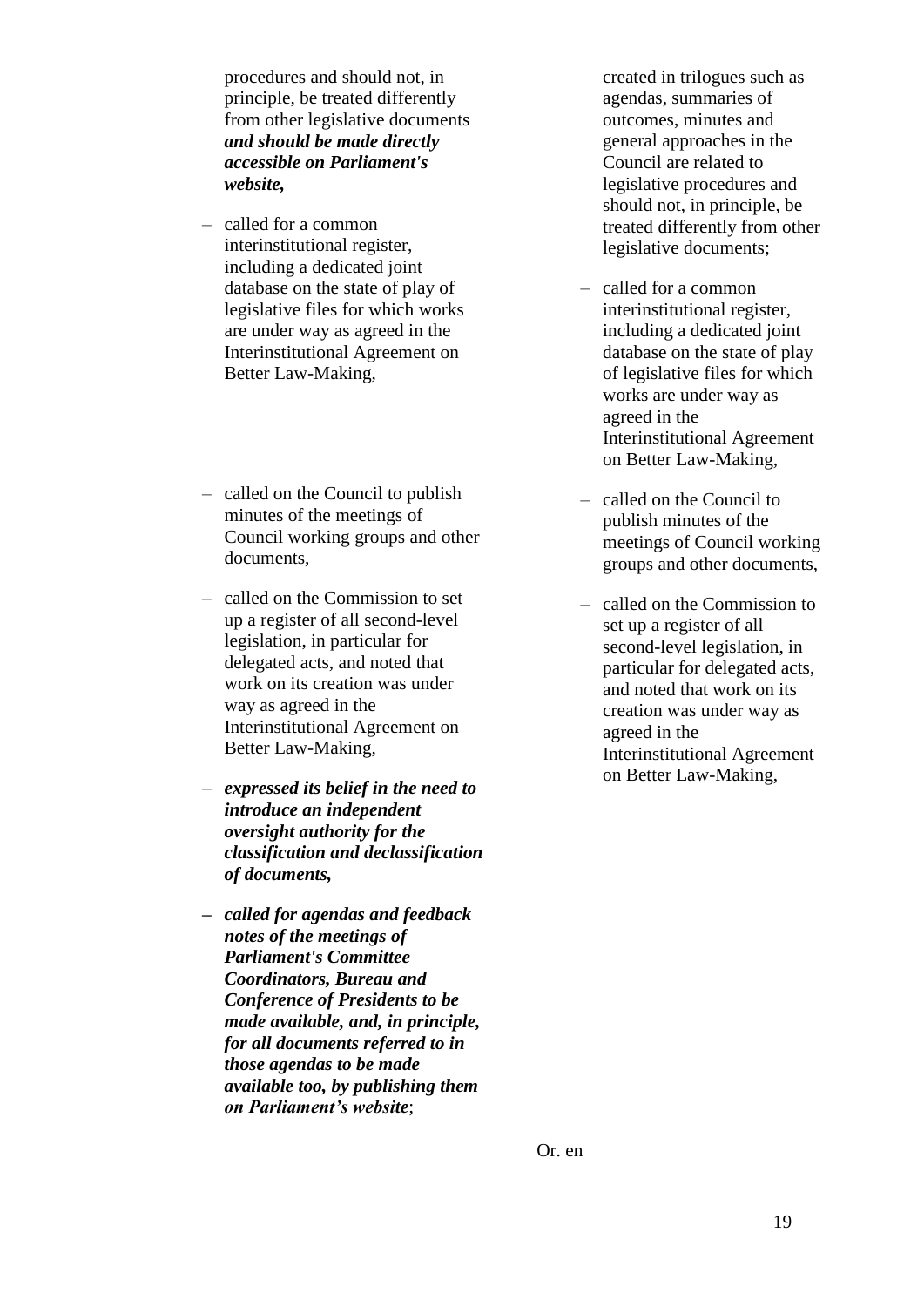**Amendment 19**

**XXXX**

on behalf of the EPP Group /on behalf of the Committee on Constitutional Affairs

# **Report**

**Sven Giegold A8-0133/2017** 

#### **on transparency, accountability and integrity in the EU institutions**

**(2015/2041(INI))**

#### Paragraph 48 *Amendment*

48. *Stresses recent efforts by the Commission to increase the transparency of trade negotiations; believes, nevertheless, that the Council and the Commission should still improve their working methods to cooperate better with Parliament as regards access to documents, information and decisionmaking for all issues and negotiations related to common commercial policy (such as information relating to negotiations – including scoping, mandates and evolution of negotiations – the mixed or exclusive nature of trade agreements and their provisional application, activities and decisions taken by bodies created by trade and/or investment agreements, expert meetings, and delegated and implementing acts); regrets, in this regard, that the Council has not made available to the Members of the European Parliament (MEPs) and the public the negotiating mandates for all agreements currently under negotiation, but welcomes the fact that, finally, after* 

48. *Deleted*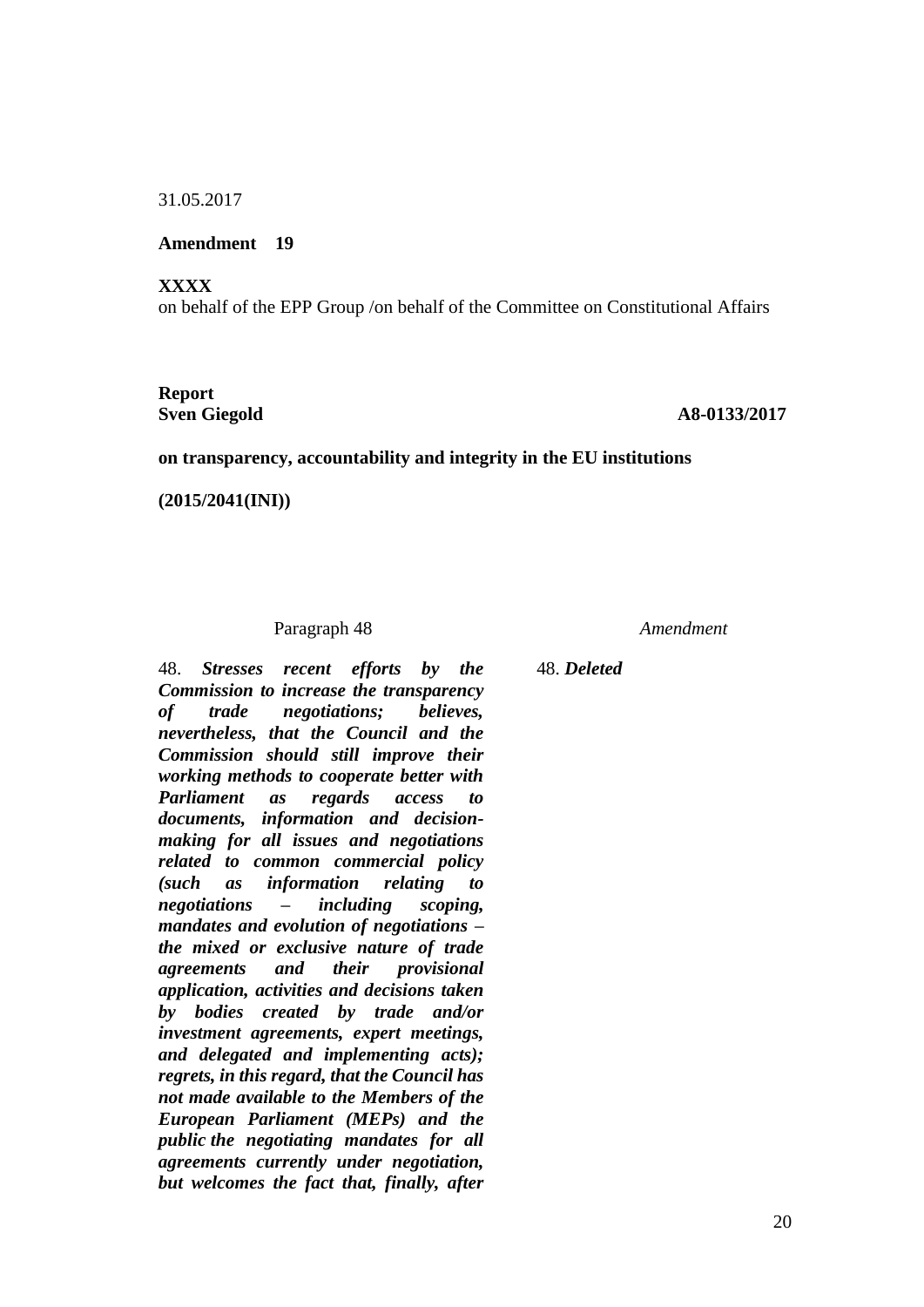*one year of negotiations between the Commission and Parliament on access to documents related to negotiations on the Trans-Atlantic Trade and Investment Partnership (TTIP) an operational agreement has been reached to grant access to all MEPs, making the TTIP negotiations the most transparent so far; welcomes, in this respect, the ambition of the Commission's Directorate-General for Trade to use the current transparency initiative on TTIP as a model for all trade negotiations, as outlined in the trade strategy 'Trade for All' and to implement this;*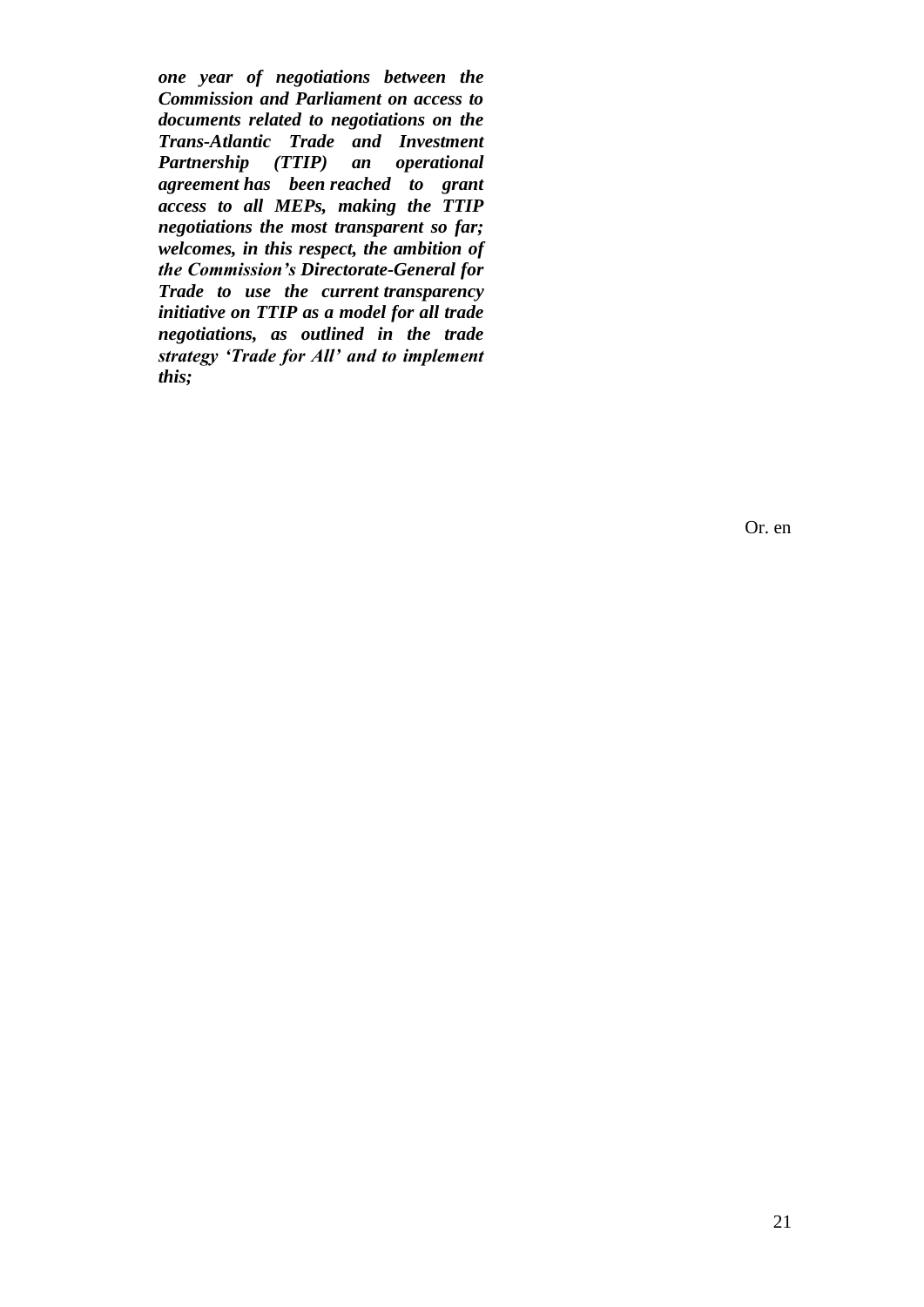## **Amendment 20**

## **XXXX**

on behalf of the EPP Group /on behalf of the Committee on Constitutional Affairs

# **Report**

# **Sven Giegold A8-0133/2017**

# **on transparency, accountability and integrity in the EU institutions**

**(2015/2041(INI))**

# Paragraph 50 *Amendment*

50. Believes that the EU must take the lead in furthering the transparency of trade negotiations, not only for bilateral processes, but also for plurilateral and multilateral processes where possible, with no less transparency than the negotiations organised in the framework of the World Trade Organisation (WTO); *stresses, however, that the Commission must also persuade its negotiating partners to increase transparency at their end, to make sure that this is a reciprocal process in which the EU's negotiating position is not compromised and to include the aspired level of transparency in its scoping exercises with potential negotiating partners; stresses that increased transparency is in the interest of all the EU's negotiating partners and stakeholders worldwide, and that it can strengthen global support for rules-based trade;*

50. Believes that the EU must take the lead in furthering the transparency of trade negotiations, not only for bilateral processes, but also for plurilateral and multilateral processes where possible, with no less transparency than the negotiations organised in the framework of the World Trade Organisation (WTO);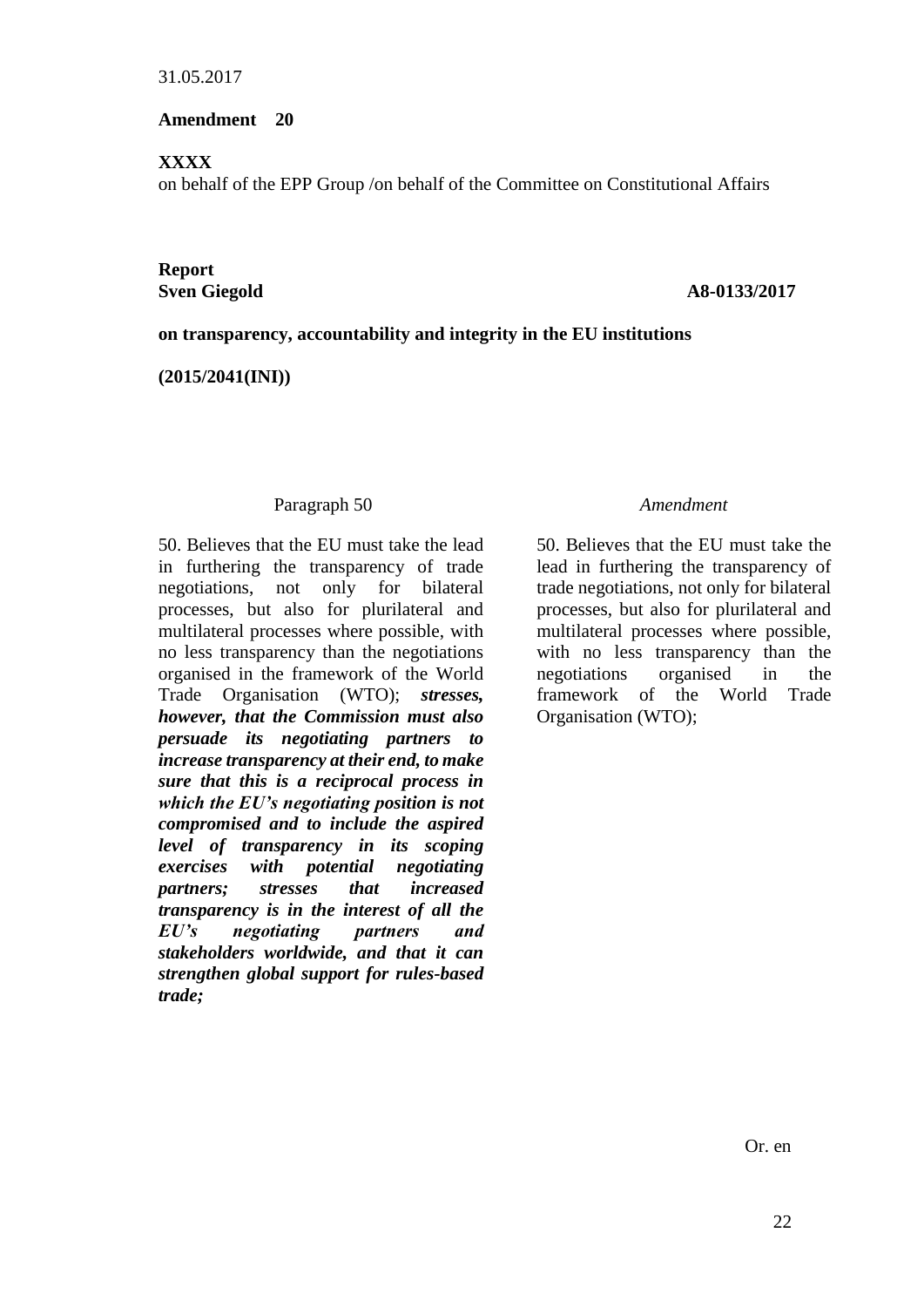**Amendment 21**

**XXXX**

on behalf of the EPP Group /on behalf of the Committee on Constitutional Affairs

**Report**

**Sven Giegold A8-0133/2017** 

**on transparency, accountability and integrity in the EU institutions**

**(2015/2041(INI))**

Paragraph 57 *Amendment*

57. *Calls on the Commission to submit a revision of the so-called six-pack and twopack in order to provide Parliament with greater scrutiny powers over the adoption of key documents of the European Semester, and particularly effective means to guarantee respect for the principles of subsidiarity and proportionality;*

57. *Deleted*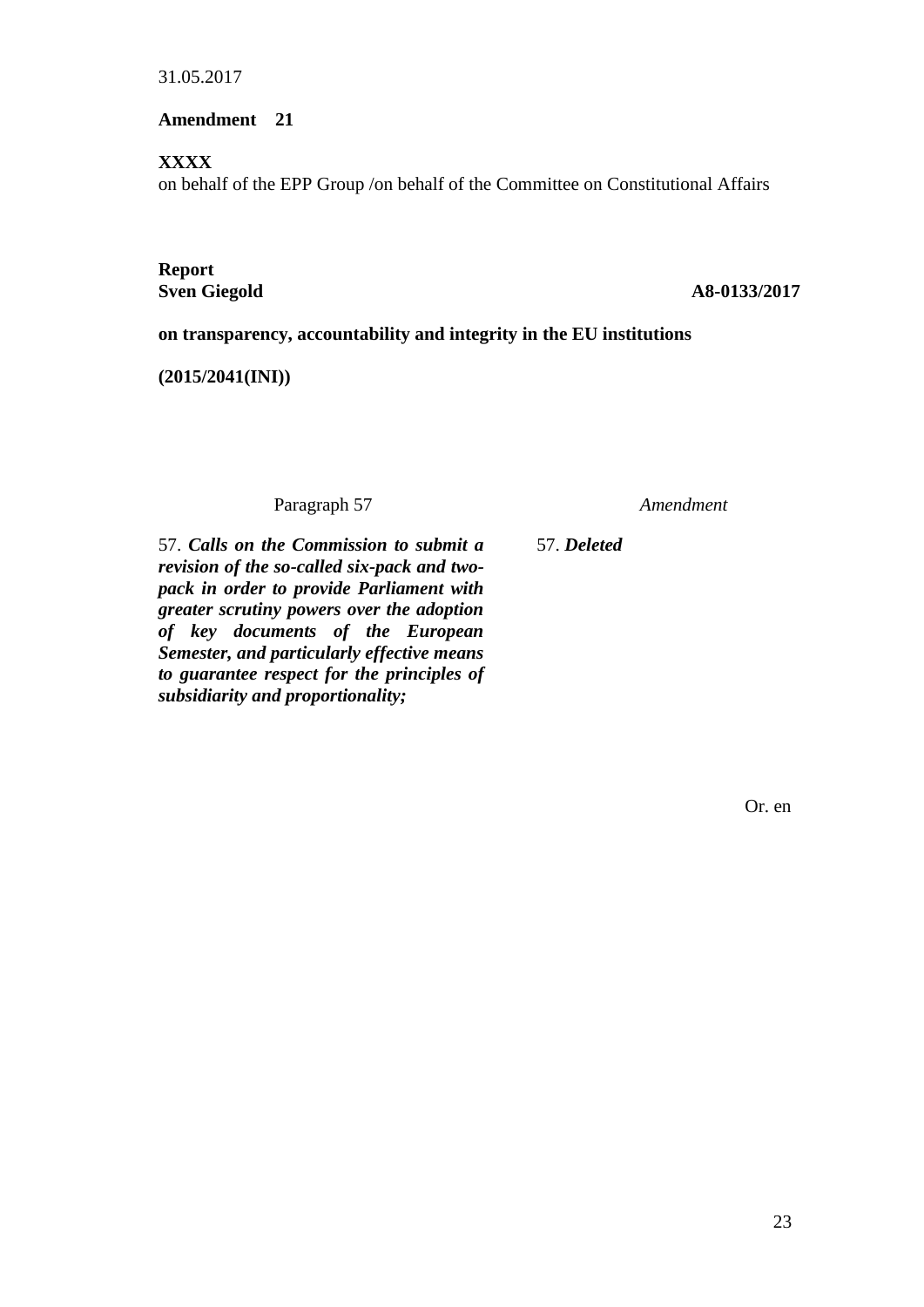# **Amendment 22**

# **XXXX**

on behalf of the EPP Group /on behalf of the Committee on Constitutional Affairs

**Report**

**Sven Giegold A8-0133/2017** 

**on transparency, accountability and integrity in the EU institutions**

**(2015/2041(INI))**

Paragraph 58 *Amendment*

58. *Deleted*

58. *Calls on the Eurogroup to include Parliament in monitoring the implementation of the contractual conditions agreed with beneficiaries of financial assistance granted by the European Stability Mechanism;*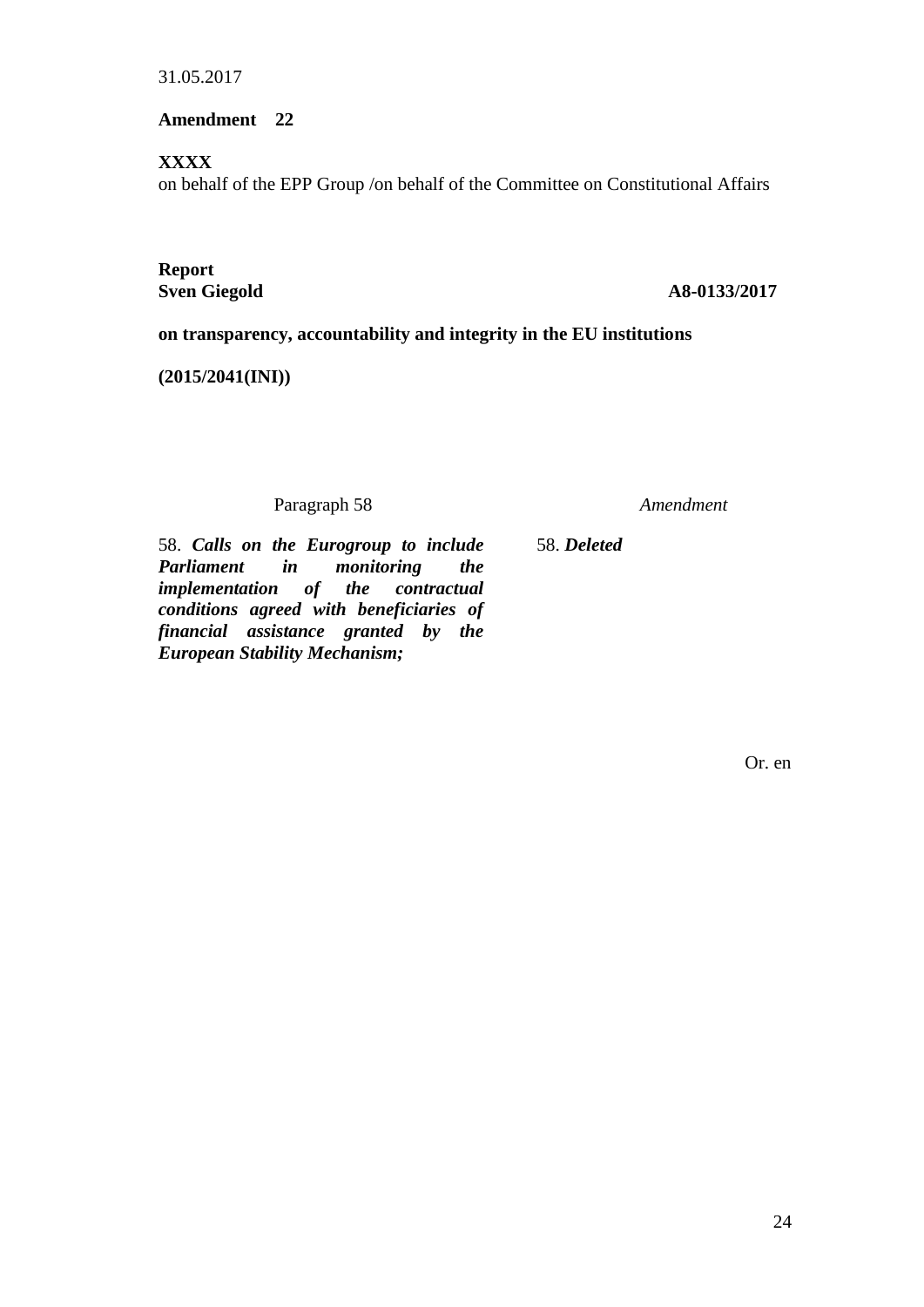**Amendment 23**

# **XXXX**

on behalf of the EPP Group /on behalf of the Committee on Constitutional Affairs

# **Report**

# **Sven Giegold A8-0133/2017**

**on transparency, accountability and integrity in the EU institutions**

**(2015/2041(INI))**

# Paragraph 59 *Amendment*

59. *Welcomes the European Ombudsman's investigation into whether the EU institutions are living up to their obligation of introducing internal whistleblowing rules; regrets the Ombudsman's finding that some EU institutions have not yet properly implemented rules to protect whistleblowers; points out that to date only Parliament, the Commission, the Ombudsman's Office and the Court of Auditors have adopted such rules; calls for a study by Parliament into a mechanism to protect Accredited Parliamentary Assistants in the event they become 'whistleblowers';*

59. *Deleted*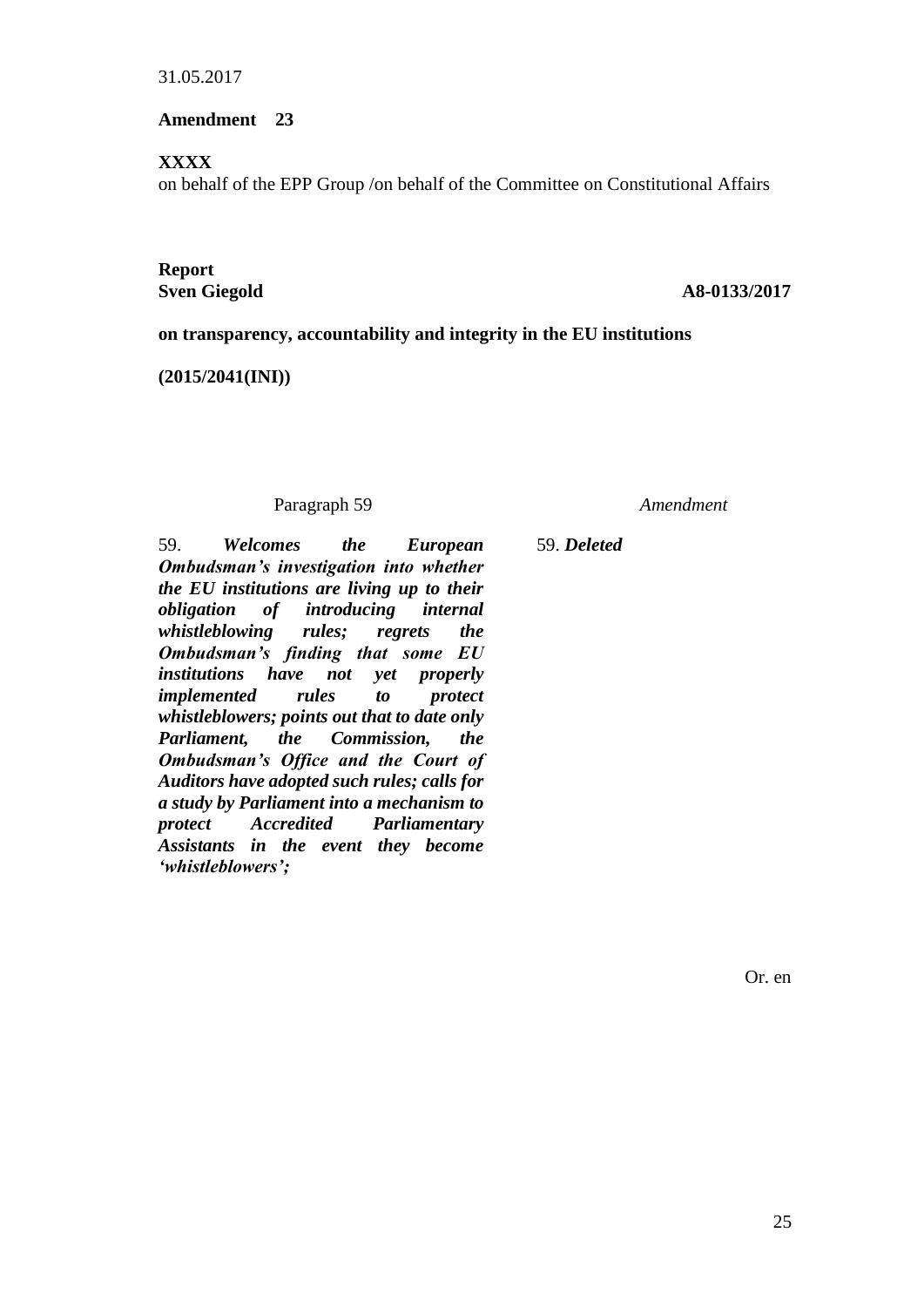# **Amendment 24**

### **XXXX**

on behalf of the EPP Group /on behalf of the Committee on Constitutional Affairs

# **Report**

## **Sven Giegold A8-0133/2017**

# **on transparency, accountability and integrity in the EU institutions**

**(2015/2041(INI))**

# Paragraph 62 *Amendment*

62. *Believes that whistleblowers have too often found more prosecution than support even in the EU institutions; calls on the Commission to propose an amendment to the regulation governing the Ombudsman's Office and to add to her remit being a focal point for whistleblowers who find themselves victims of ill-treatment; calls on the Commission to propose an appropriate increase in the budget of the Ombudsman's Office to allow this new demanding task to be put into effect;*

62. *Deleted*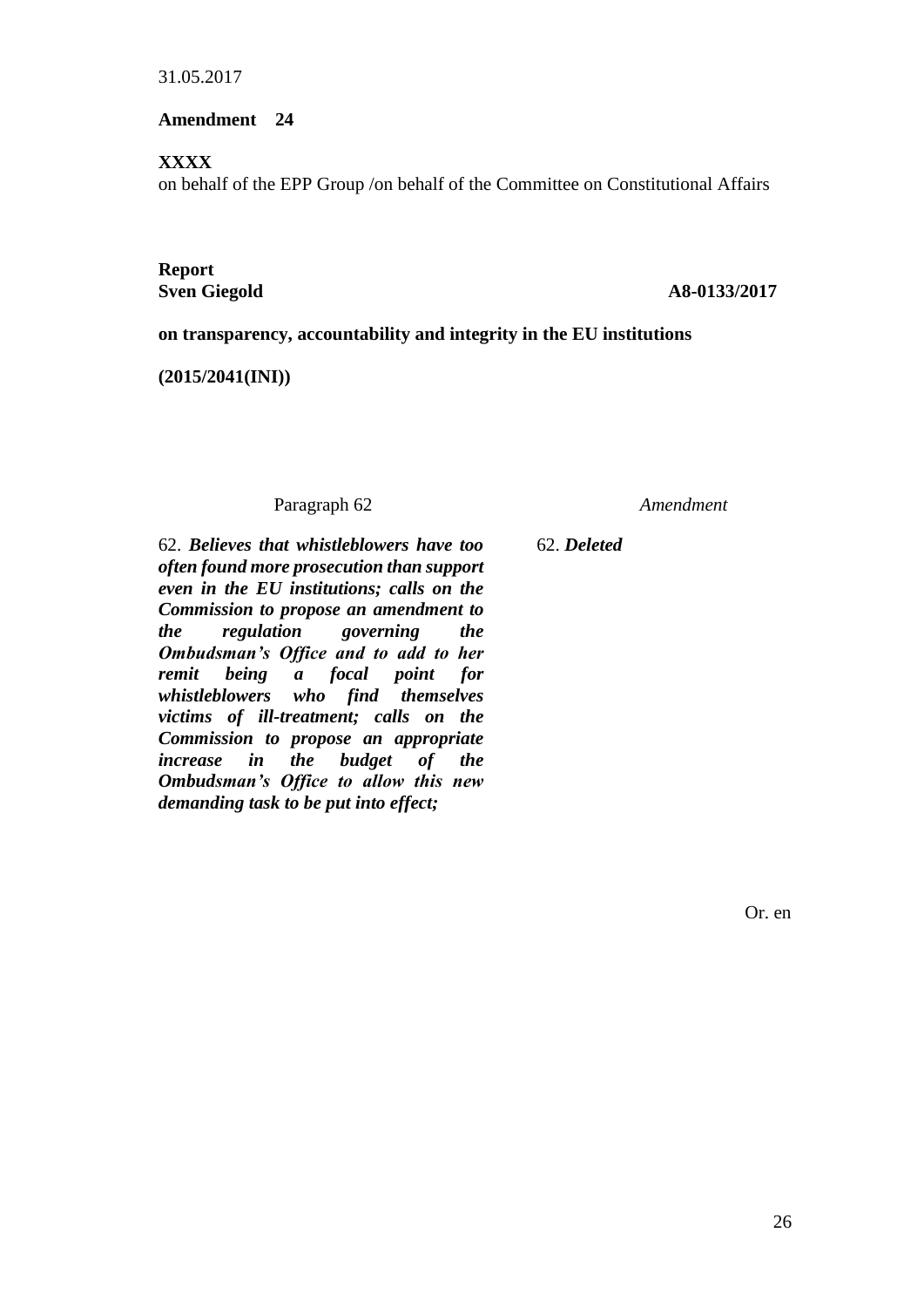# **Amendment 25**

# **XXXX**

on behalf of the EPP Group /on behalf of the Committee on Constitutional Affairs

# **Report**

# **Sven Giegold A8-0133/2017**

# **on transparency, accountability and integrity in the EU institutions**

**(2015/2041(INI))**

# Paragraph 64 *Amendment*

64. Believes that persons convicted by a final judgment of corruption in the EU or companies led or owned by persons who committed acts of corruption or misappropriation of public funds for the benefit of their company and have been convicted by a final judgment on those grounds should, for at least three years, be effectively banned from entering into procurement contracts with the European Union and from benefiting from EU funds; *calls on the Commission to revise its debarment system; stresses that companies excluded from tendering for EU funds by the Commission should be publicly listed by default to better protect EU financial interests and allow scrutiny by the wider public;*

64. Believes that persons convicted by a final judgment of corruption in the EU or companies led or owned by persons who committed acts of corruption or misappropriation of public funds for the benefit of their company and have been convicted by a final judgment on those grounds should, for at least three years, be effectively banned from entering into procurement contracts with the European Union and from benefiting from EU funds;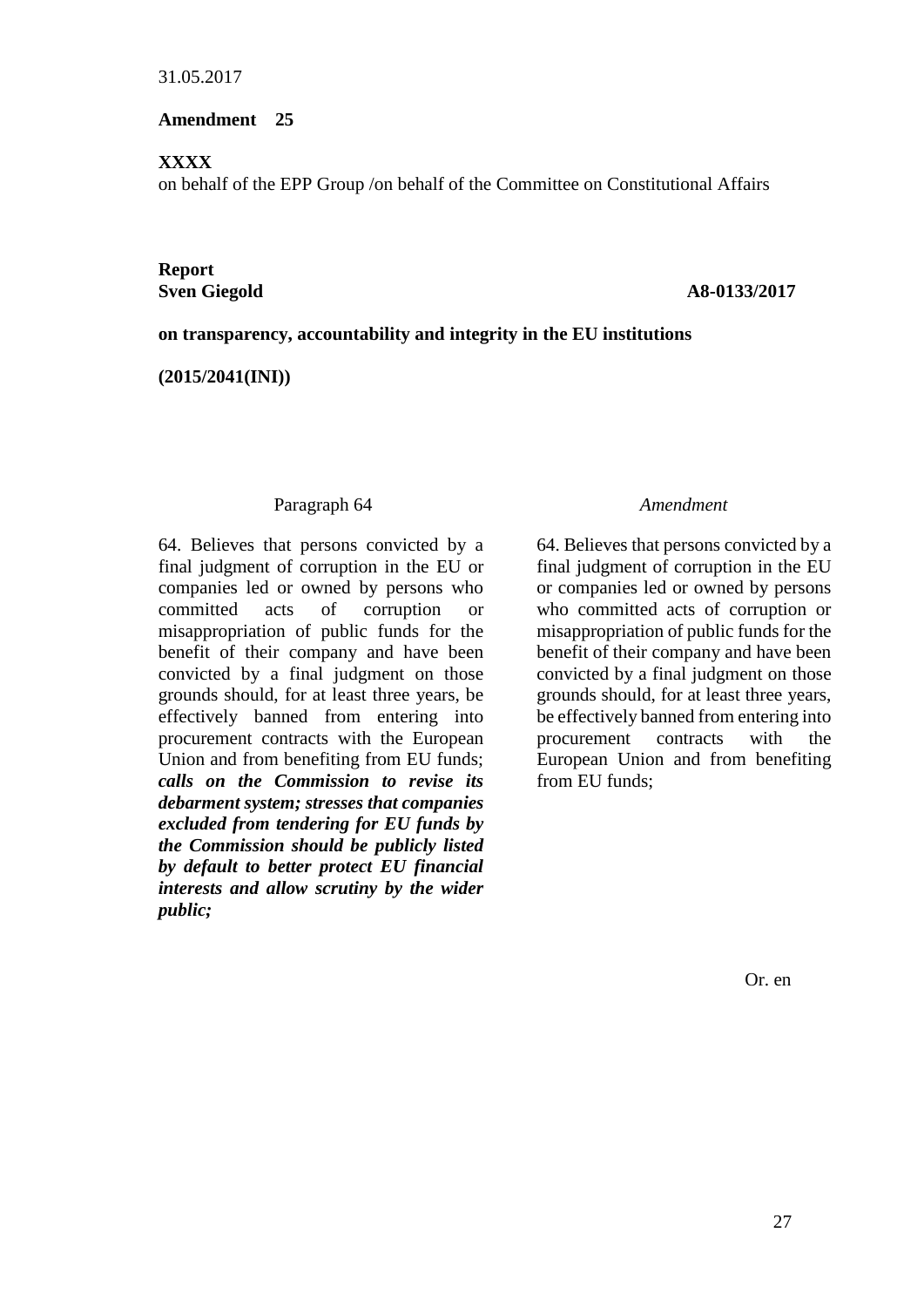**Amendment 26**

on behalf of the EPP Group /on behalf of the Committee on Constitutional Affairs

**Report**

#### **Sven Giegold A8-0133/2017**

**on transparency, accountability and integrity in the EU institutions**

**(2015/2041(INI))**

Paragraph 33 *New Amendment*

33 a. *Regrets that the Commissions control and monitoring systems are not sufficiently transparent and that their data requirements differ between and within Commission systems, also points out the inconsistent application of rules between the Commission DGs on the funding of NGOs; calls on the Commission to establish harmonised rules to be applied to any grants awarded by the EU;*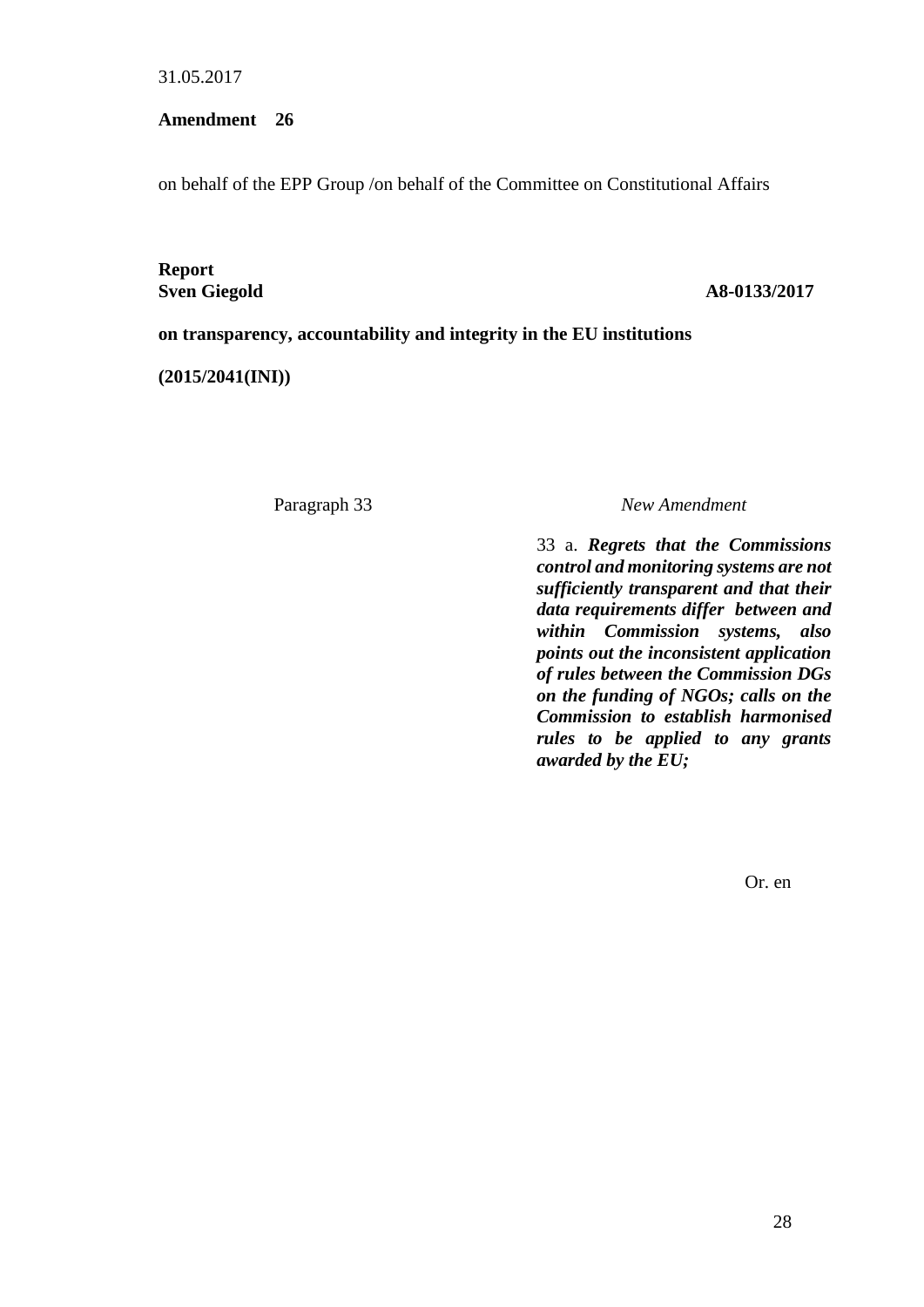**Amendment 27**

on behalf of the EPP Group /on behalf of the Committee on Constitutional Affairs

**Report**

#### **Sven Giegold A8-0133/2017**

**on transparency, accountability and integrity in the EU institutions**

**(2015/2041(INI))**

Paragraph 44 *New Amendment*

XX. 44 a. *Calls for the EU public procurement directives to be amended for political active organisations in such a way that organisations are eligible for funding only if they argue by means of verifiable facts; calls for recipients, before they receive funding, to give a corresponding undertaking and for the Commission and Court of Auditors to conduct appropriate random checks; rejects any funding of organisations which demonstrably disseminate untruths and/or whose objectives are contrary to the fundamental values and/or policy objectives of the European Union;*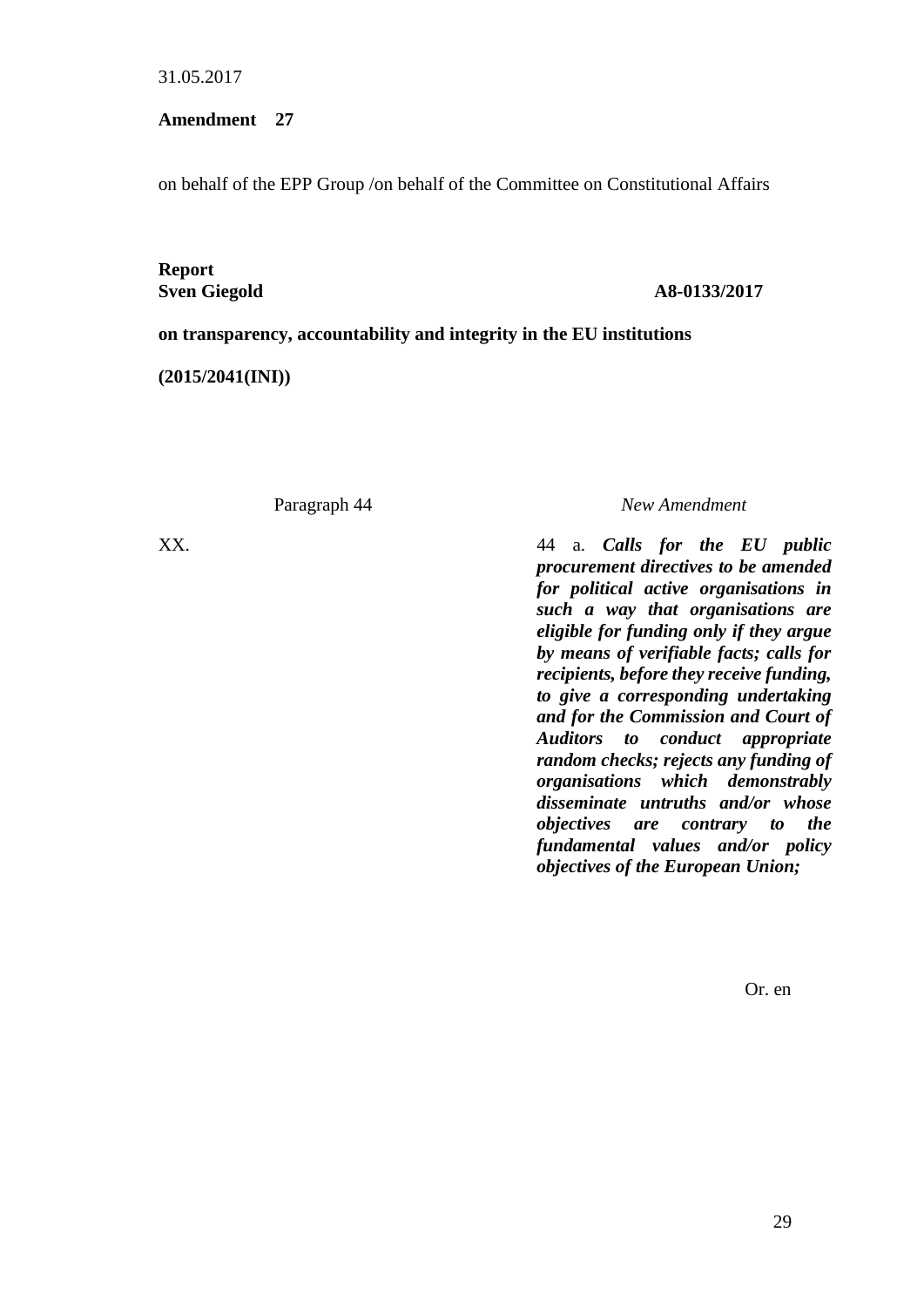**Amendment 28**

on behalf of the EPP Group /on behalf of the Committee on Constitutional Affairs

**Report**

#### **Sven Giegold A8-0133/2017**

**on transparency, accountability and integrity in the EU institutions**

**(2015/2041(INI))**

Paragraph 67 *New Amendment*

XX. 67 a. *Observes that the conflict exists within the European Union Institutions that the legislature is lobbied from within the executive; calls on the Commission to draw up an opinion by 1 February 2018 on how this issue is approached in the EU Member States and how the relationship between the executive and the legislature is regulated in democratic countries outside the EU, calls for corresponding consequences for the legislative rules of the European Institutions;*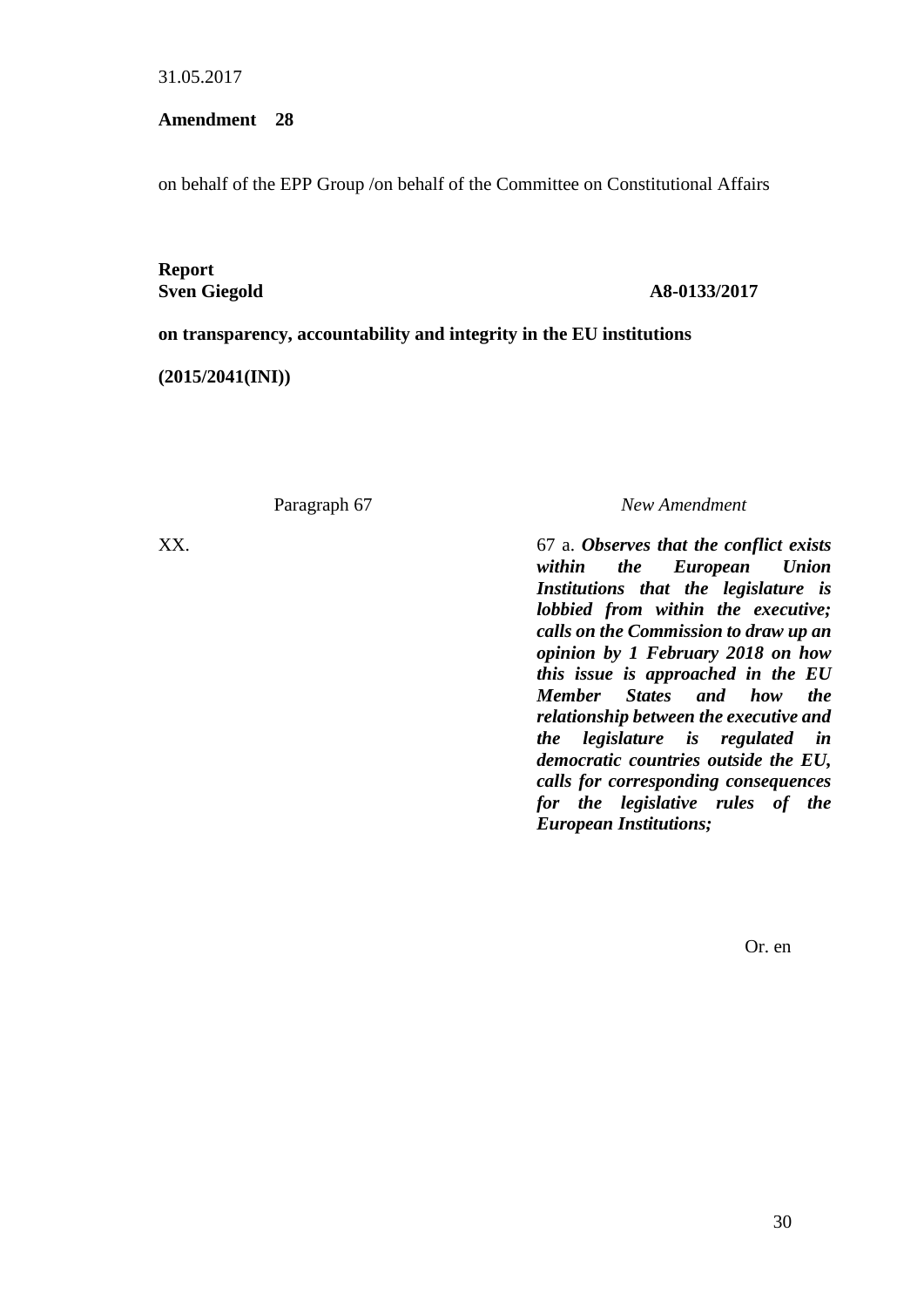**Amendment 29**

on behalf of the EPP Group /on behalf of the Committee on Constitutional Affairs

**Report**

#### **Sven Giegold A8-0133/2017**

**on transparency, accountability and integrity in the EU institutions**

**(2015/2041(INI))**

Paragraph 58 *New Amendment*

XX. 58 a. *Calls for a comprehensive analysis by the Commission on whether and by what means it is providing training on the financial rules applicable to the EU budget for lobbyists receiving EU funding, including NGOs; calls for this analysis to be submitted by 1 February 2018 with a list of corresponding training events and identification of the beneficiaries;*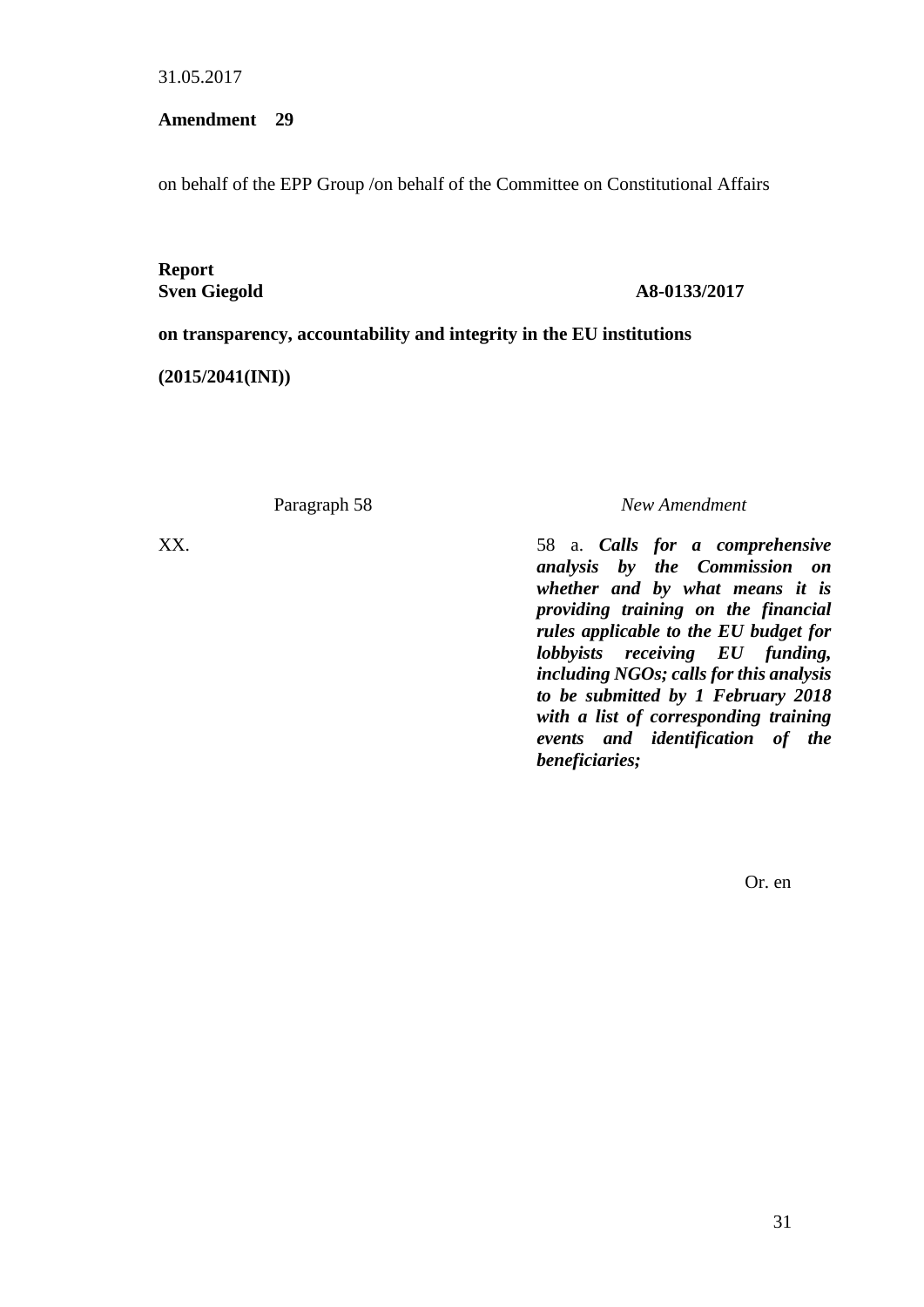**Amendment 30**

**Markus Pieper**

on behalf of the EPP Group /on behalf of the Committee on Constitutional Affairs

**Report**

**Sven Giegold A8-0133/2017** 

**on transparency, accountability and integrity in the EU institutions**

**(2015/2041(INI))**

Paragraph 53 *New Amendment*

XX. 53 a. *Urges the Commission, in parallel with the revision of the Financial Regulation, to consider the introduction of an EU-wide code of conduct also for NGOs and lobbyists applying for EU funding; points out that this code of conduct would provide guidance to NGOs on how to comply with legal and transparency obligations, sound financial management and an appropriate use of resources; calls on the Commission to establish simplified procedures for small NGOs to ensure a level playing field in the application procedures;*